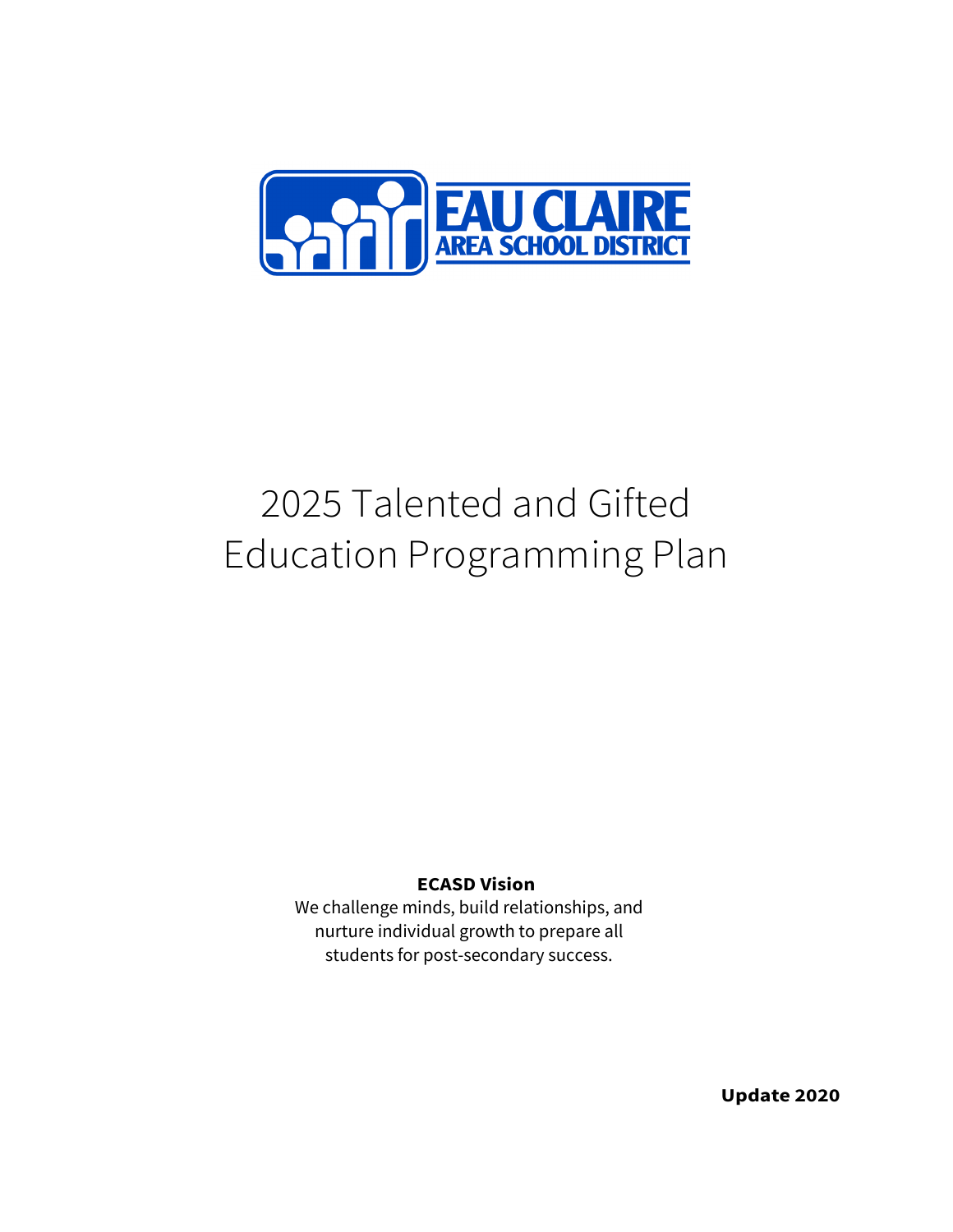## Table of Contents

| Overview                      |  |
|-------------------------------|--|
| <b>Programming Goals</b>      |  |
| Legislation                   |  |
| <b>ECASD BOE Policy</b>       |  |
| <b>EMLSS Framework</b>        |  |
| <b>Programming Standard 1</b> |  |
| <b>Programming Standard 2</b> |  |
| Programming 3Standard 3       |  |
| Programming Standard 4        |  |
| <b>Programming Standard 5</b> |  |
| <b>Programming Standard 6</b> |  |
| Glossary                      |  |
| References                    |  |
| Websites & Resources          |  |
| Appendix                      |  |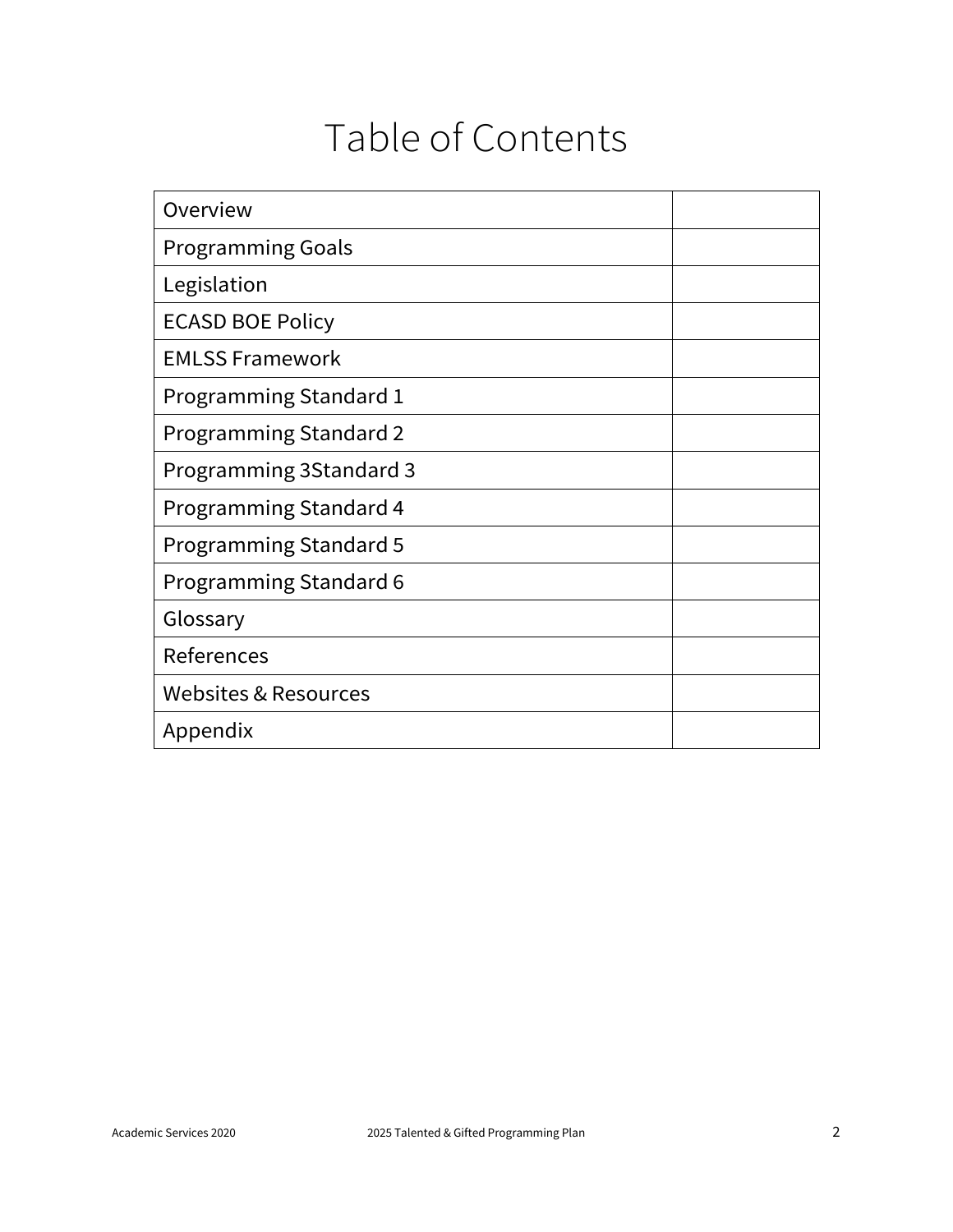### Overview

In the Eau Claire Area School District, implementing a framework of equitable multi-level system of supports (EMLSS) means providing equitable services, practices, and resources to every learner based upon responsiveness to effective instruction and intervention. In this system, high quality instruction, strategic use of data, and collaboration interact within a continuum of supports to facilitate learner success. Schools provide varying types of supports at differing levels of intensity to adjust proactively and responsively to the needs of the whole child. These include the knowledge, skills, and habits learners need for success beyond high school, including developmental, academic, behavioral, social and emotional skills. The EMLSS framework includes structures to support talented and gifted students. The Talented and Gifted Program is comprehensive, continuous, and challenging. Additionally, programming and services are inclusive, culturally relevant, and responsive to ensure post-secondary success.

The ECASD 2022 Talented and Gifted Programming Plan is organized using the 2019 National Association of Gifted Children PreK-Grade 12 Gifted Programming Standards as well as our EMLSS framework. The student outcomes and evidence-based practices in the programming standards serve as criteria on which to collect data to make informed judgments about the quality and effectiveness of our programming for learners with gifts and talents. They allow us to establish benchmarks as well as set goals and timelines to ensure we are on track to achieving desired student outcomes.

> Programming Standard 1: Learning and Development Programming Standard 2: Assessment Programming Standard 3: Curriculum Planning and Instruction Programming Standard 4: Learning Environments Programming Standard 5: Programming Programming Standard 6: Professional Learning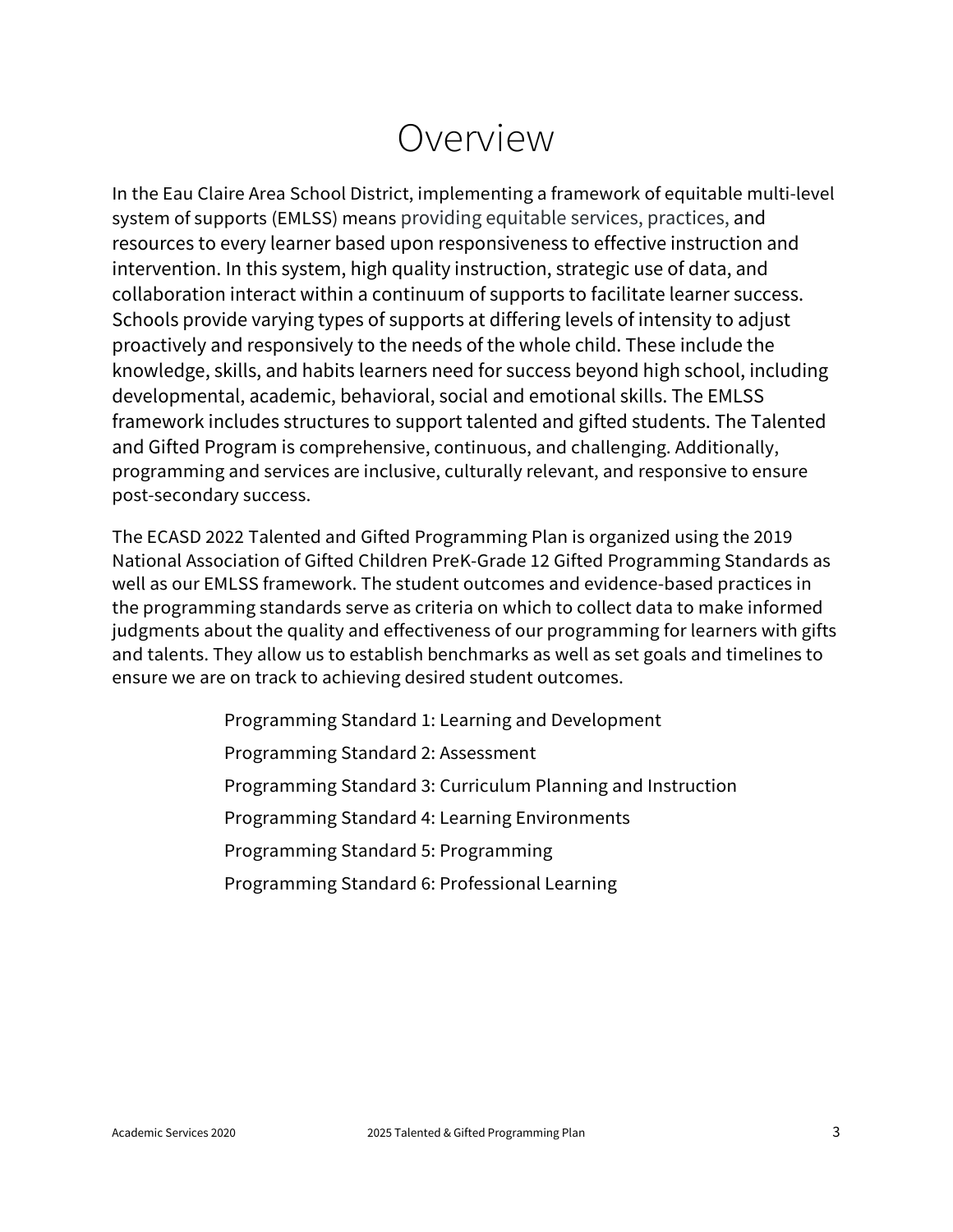# Programming Goals

### **ECASD 2025Talented and Gifted Programming Plan Goals**

In the Eau Claire Area School District implementing a framework of equitable multi-level system of supports (EMLSS) means providing equitable services, practices, and

- 1. Create access for underrepresented students to gifted and advanced programs and appropriately challenging coursework.
- 2. Increase the integrity of talented and gifted programs to ensure academic and social/emotional needs of all students are met.
- 3. Create systems to increase learning and clear communication with all stakeholders.

#### **Areas of Focus for 2020-2021 School Year (Covid-19)**

Standard 2 – Assessment: Clearly articulate identification procedures and communication of all steps. Define metrics for success and articulate roles and responsibilities, including professional learning for teachers and principals, to implement the Talented and Gifted Programming Plan.

Standard 5— Programming: Evaluate current program and practices, identify gaps, and update plan to better reach the above three goals.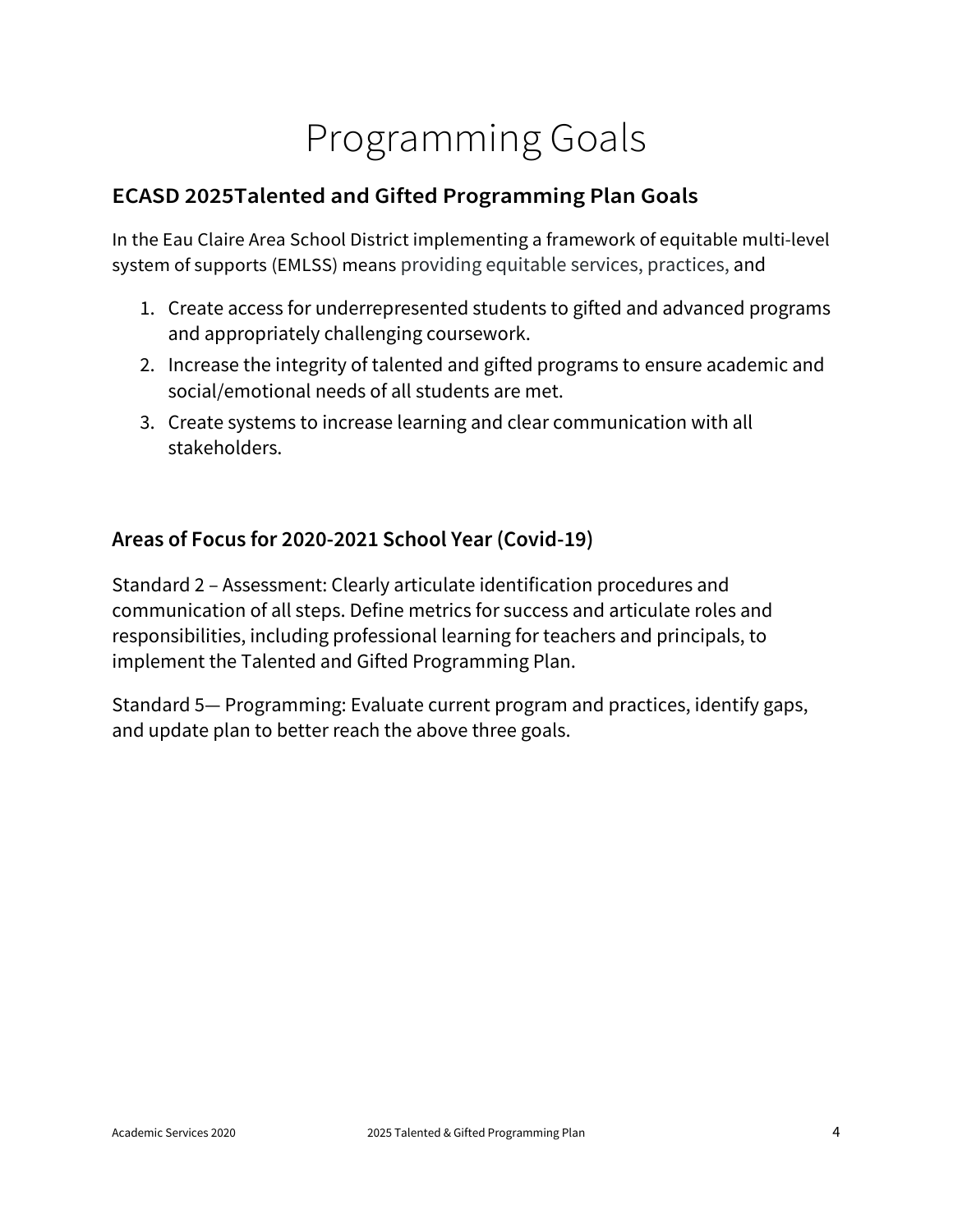# Legislation

### **Preface**

Standard(t) of the Wisconsin Department of Public Instruction requires that each school district develop a means for identifying students as gifted and talented in any of the following general intellectual, specific academic, leadership, creativity,andvisualand performingarts.Thesestudentsmustbeprovidedaccess to asetofsystematicand continuous instructional activities that are appropriate to their developmental needs.

### **Wisconsin Legislation: Statutes and Rules for Gifted Education**

**Wisconsin Statute 118.35**, Programs for gifted and talented pupils.

(1) In this section, "gifted and talented pupils" means pupils enrolled in public schools who give evidence of high performance capability in intellectual, creative, artistic, leadership or specific academic areas and who need services or activities not ordinarily provided in a regular school program in order to fully develop such capabilities.

(2) The state superintendent shall by rule establish guidelines for the identification of gifted and talented pupils.

(3) Each school board shall ensure that all gifted and talented pupils enrolled in the school district have access to a program for gifted and talented pupils.

(4) From the appropriation under s. 20.255 (2) (fy), the department shall award grants to nonprofit organizations, cooperative educational service agencies, institutions within the University of Wisconsin System, and school districts for the purpose of providing to gifted and talented pupils those services and activities not ordinarily provided in a regular school program that allow such pupils to fully develop their capabilities.

Academic Services 2020 2025 Talented & Gifted Programming Plan **Administrative Rule 8.01(2)(t)2**. Each school district board shall establish a plan and designate a person to coordinate the gifted and talented program. Gifted and talented pupils shall be identified as required in s. 118.35 (1), Stats. This identification shall occur in kindergarten through grade 12 in general intellectual, specific academic, leadership, creativity, and visual and performing arts. A pupil may be identified as gifted or talented in one or more of the categories under s. 118.35 (1), Stats. The identification process shall result in a pupil profile based on multiple measures, including but not limited to standardized test data, nominations, rating scales or inventories, products, portfolios, and demonstrated performance. Identification tools shall be appropriate for the specific purpose for which they are being employed. The identification process and tools shall be responsive to factors such as, but not limited to, pupils' economic conditions, race, gender, culture, native language, developmental differences, and identified disabilities as described under subch. V of ch. 115, Stats. The school district board shall provide access, without charge for tuition, to appropriate programming for pupils identified as gifted or talented as required under ss.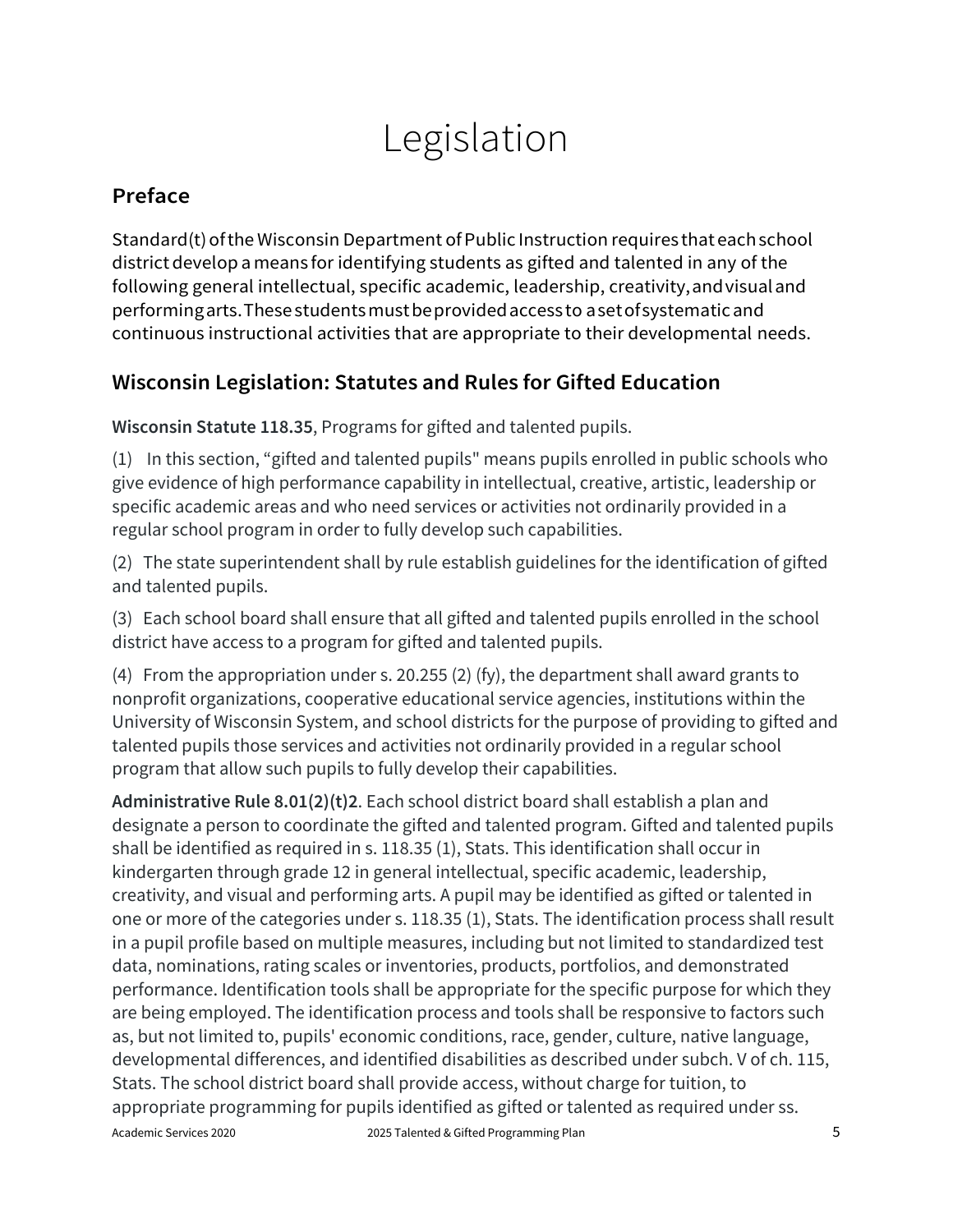118.35 (3) and 121.02 (1) (t), Stats. The school district board shall provide an opportunity for parental participation in the identification and resultant programming.

**Wisconsin Statute 121.02(1)(t),** relating to school board requirements.

Provide access to an appropriate program for pupils identified as gifted or talented.

#### **Definitions of Terms**

**"Access"** means an opportunity to study through school district course offerings, independent study, cooperative educational service agencies, or cooperative arrangements between school district boards under s. 66.0301, Stats., and postsecondary education institutions (per PI 8.001(1), Wis. Admin. Rule).

**"Appropriate program"** means a systematic and continuous set of instructional activities or learning experiences which expand the development of the pupils identified as gifted or talented (per PI  $8.01(2)(t)1.a.,$  Wis. Admin. Rule).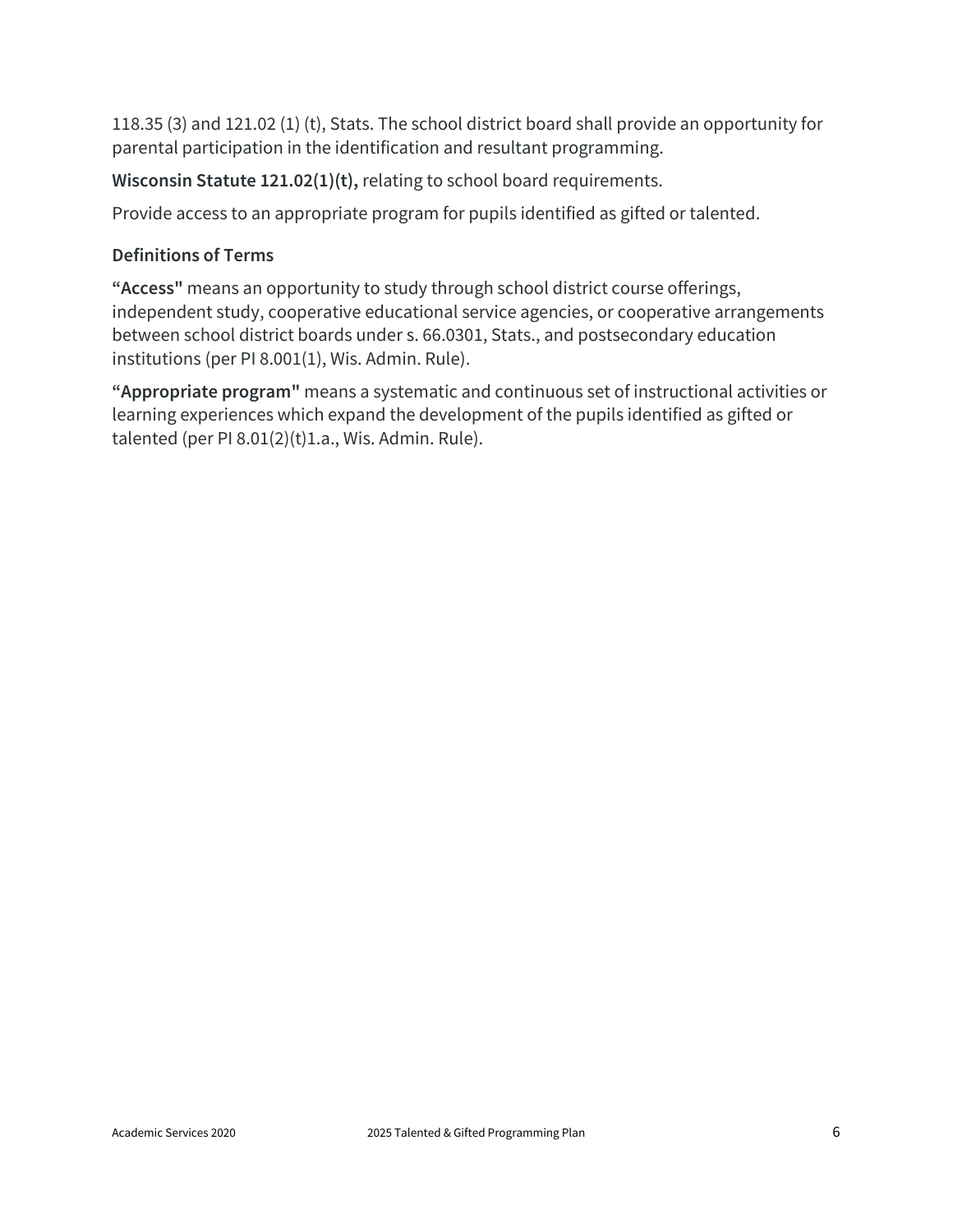## ECASD Policies & Rules

#### **ECASD Board Policy for Gifted Education**

The Eau Claire Area School District strives to offer each student learning experiences appropriate to his/her individual educational needs, interest and capabilities. The ECASD shall provide a continuum of services to high achieving students including, but not limited to, those identified as gifted and talented based on the guidelines set forth in the Wisconsin Guidelines for Gifted and Talented and shall include students who demonstrate high performance capability in intellectual, creative, artistic, leadership or specific academic areas.

Referenced Acts, Statutes, Instructions: §118.35, §121.02 (1) (t), Pl 8.01(2) (t) Cross Reference: Adopted: June 2011 Revised:

**Early Admission/Early Acceleration**

**Request for Early Admission/Early Acceleration – Exhibit**

**Elementary Grade Advancement Guidelines**

**Elementary/Middle School Grade Advancement Guidelines**

**Acceleration Guidelines 354.4 Rule 1**

<insert links to above documents>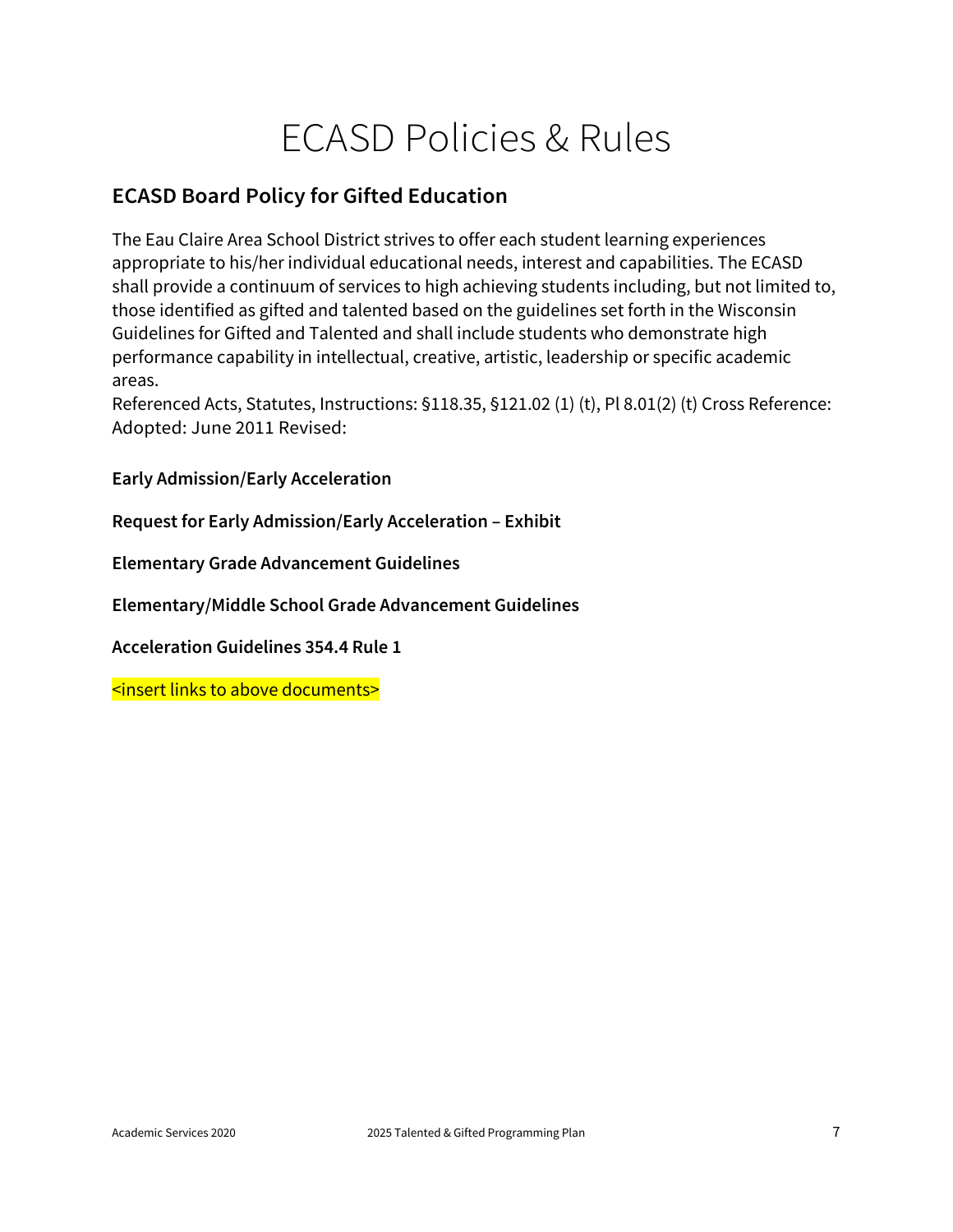## EMLSS Framework

Our EMLSS (Equitable Multi-level System of Support) framework focuses on meeting student needs academically and socially/emotionally at the appropriate time with the appropriate interventions and extensions. The identification process focuses on determining student need rather than labeling students. This approach recognizes that students develop at different rates. They enter school with different early experiences, with different strengths, from different cultures, and with varying levels developmental background. Our schools must provide all students with a rich, invigorating environment, engaging, complex material, and high-quality instruction.

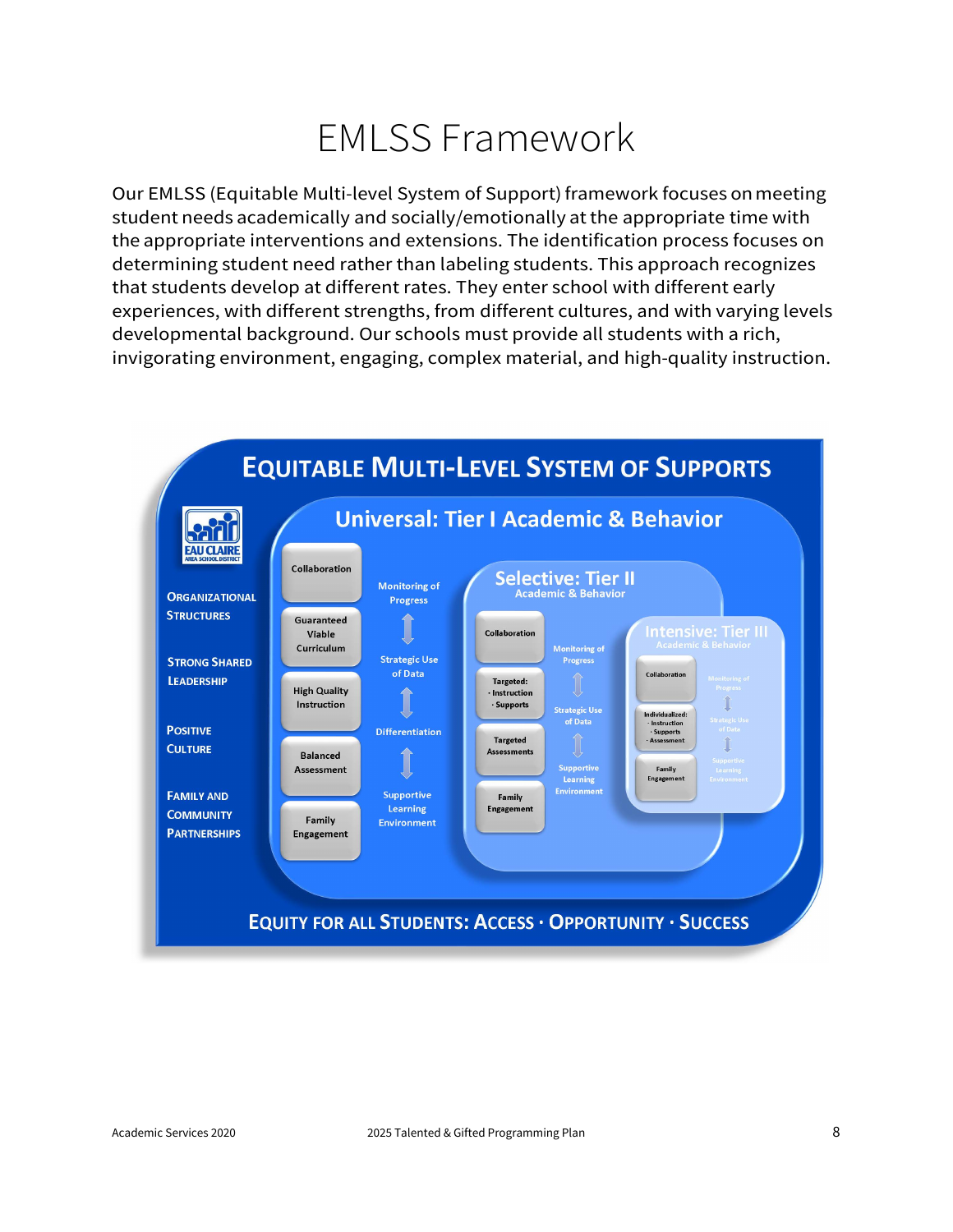# Programming Standard 1: Learning & Development

#### **Introduction**

Educators must understand the learning and developmental differences of students with gifts and talents in order to provide curriculum, instruction, assessment, and programming that will develop students' talents and abilities fully and help them become aware, self-directed learners. Learning and developmental differences provide the rationale for differentiated and specialized programming and services. While educators need to understand the cognitive development of students with gifts and talents, they also need to know about psychological and social and emotional needs that need to be addressed that support talent development in the contexts of school, home, and the larger community.

#### **Student Outcomes**

- Students with gifts and talents recognize their interests, strengths, and needs in cognitive, creative, social, emotional, and psychological areas.
- Students with gifts and talents demonstrate understanding of how they learn and recognize the infl uences of their identities, cultures, beliefs, traditions, and values on their learning and behavior.
- Students with gifts and talents demonstrate understanding of and respect for similarities and differences between themselves and their cognitive and chronological peer groups and others in the general population.
- Students identify and access supplemental, outside-of-school resources that support the development of their gifts and talents (e.g., families, mentors, experts, or programs)
- Students with gifts and talents demonstrate cognitive growth and psychosocial skills that support their talent development as a result of meaningful and challenging learning activities that address their unique characteristics and needs..
- Students with gifts and talents identify future career goals that match their interests and strengths. Students determine resources needed to meet those goals (e.g., supplemental educational opportunities, mentors, financial support).

#### **Resource Links**

[Programming Standard 1: Learning and Development](http://www.nagc.org/sites/default/files/standards/Programming%20Standard%201%20Learning%20%26%20Development.pdf)

ECASD Evidence-Based Practices: Standard 1 (in review and revision)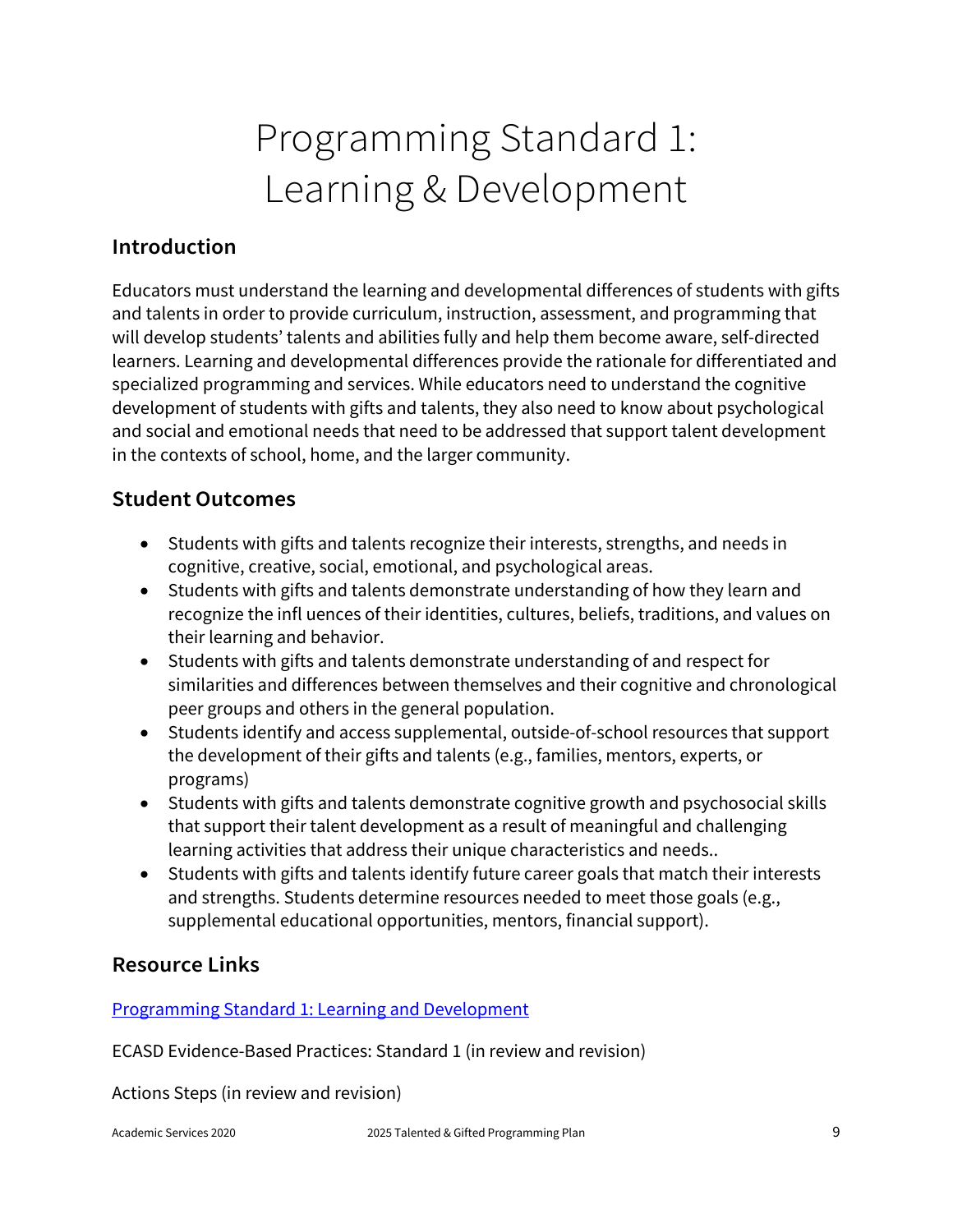- Increasing Access
- Improving Programming
- Learning and Communicating with All Stakeholders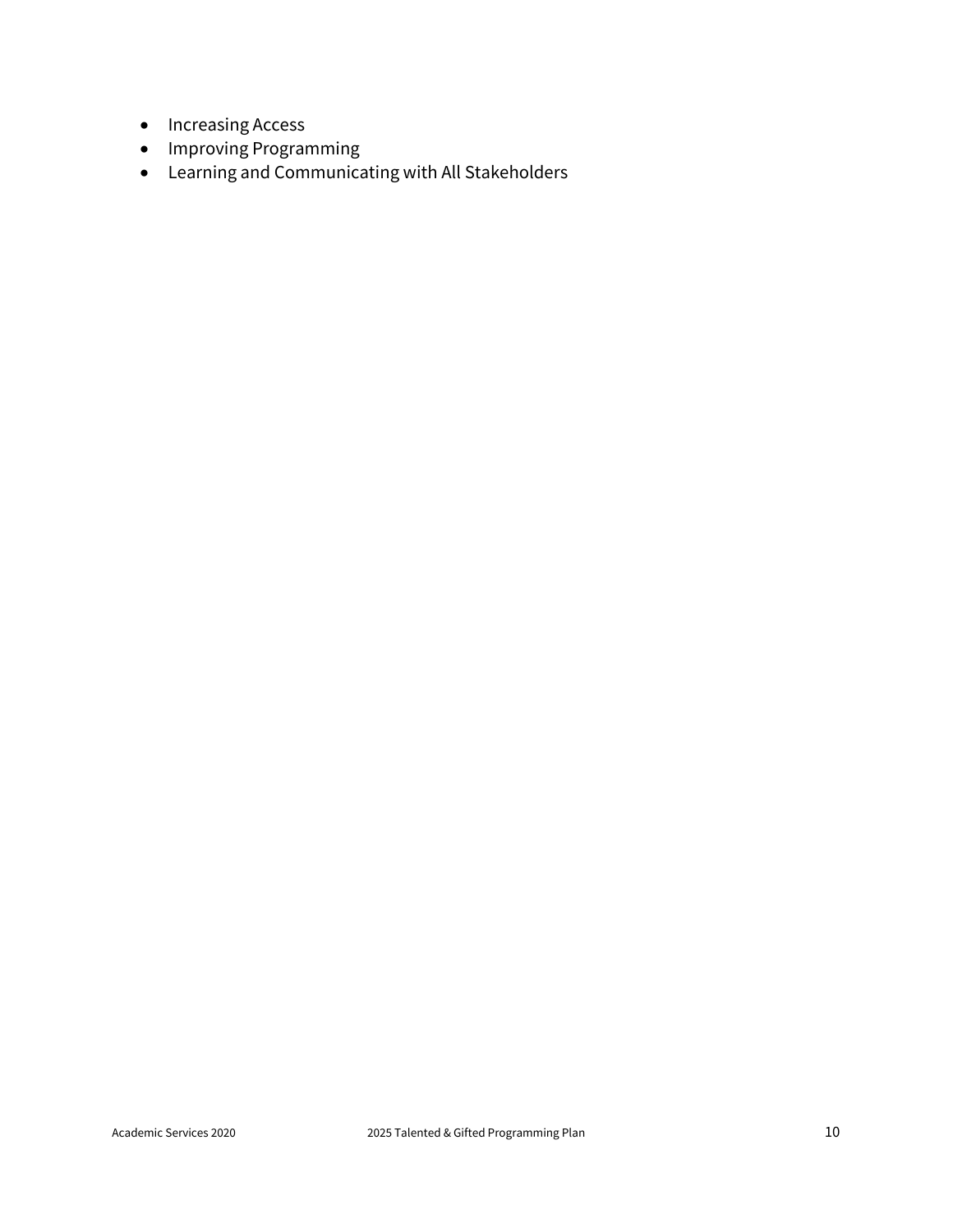# Programming Standard 2: Assessment

### **Introduction**

Knowledge about different uses of assessment is essential for educators of students with gifts and talents. It is important to understand assessments when assessing abilities and achievement, designing services and identifying students in need of services, and assessing each student's learning progress. In order for assessment to yield useful information, the defi nition or operationalization of giftedness must align with the identifi - cation procedures, tools, and programming to be provided. Educators need to create a classroom environment that encourages students to express their gifts and talents and collect multiple types of assessment information so that all students have equal access to the identifi cation process. Educators' understanding of technically adequate and equitable approaches that minimize bias will enable them to select and use the assessment tools needed to identify students who represent diverse backgrounds. They also need to differentiate their curriculum and instruction by using data from pre- and post-, performance-based, product-based, and other assessments that measure student growth. As a result of each educator's use of ongoing assessments, students with gifts and talents are aware of their learning progress and demonstrate growth commensurate with their abilities.

#### **Student Outcomes**

- All students in Pre-K through grade 12 with gifts and talents have equal access to the identification process and proportionally represent each campus.
- Students with gifts and talents are identified for services that match their interests, strengths, and needs.
- Students with identified gifts and talents represent diverse backgrounds.
- Students self-assess their learning progress.

#### **Resource Links**

#### [Programming Standard 2: Assessment](http://www.nagc.org/sites/default/files/standards/Programming%20Standard%202%20Assessment.pdf)

ECASD Evidence-Based Practices: Standard 2 (in review and revision)

- Increasing Access
- Improving Programming
- Learning and Communicating with All Stakeholders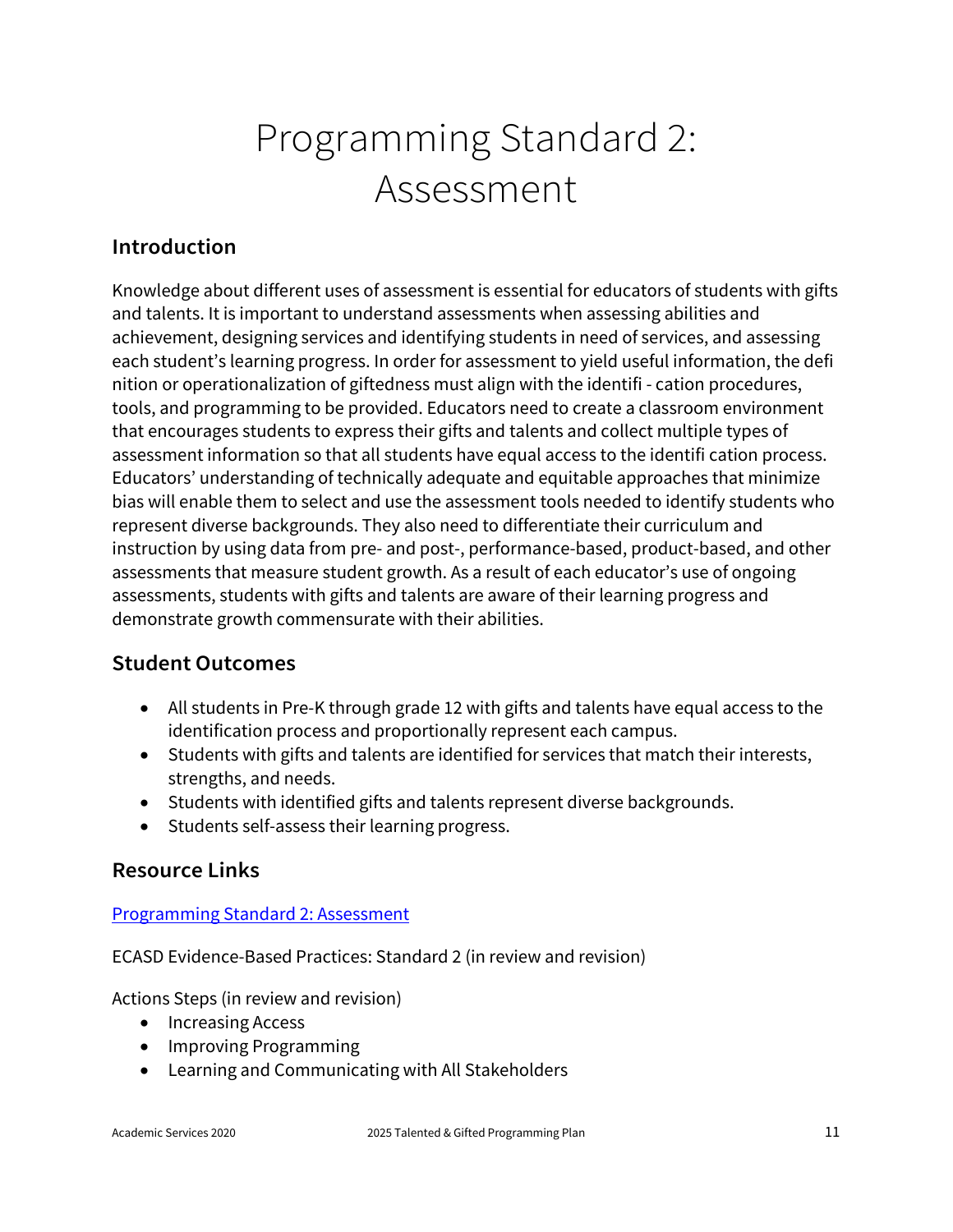# Programming Standard 3: Curriculum Planning & Instruction

#### **Introduction**

Educators need to develop and use a comprehensive and cohesive curriculum that is aligned with local, state, and national standards, then differentiate, accelerate, and/or expand it. Curriculum must emphasize advanced, conceptually challenging, in-depth, and complex content. Educators need to possess a repertoire of evidence-based instructional strategies in delivering the curriculum (a) to develop students' talents, enhance learning, and provide students with the knowledge and skills to become independent, self-aware learners, and (b) to give students the tools to contribute to a diverse and global society. The curriculum, instructional strategies, and materials and resources must engage a variety of gifted learners using practices that are responsive to diversity

#### **Student Outcomes**

- Students with gifts and talents demonstrate academic growth commensurate with their abilities each school year.
- Students with gifts and talents demonstrate growth in social and emotional and psychosocial skills necessary for achievement in their domain(s) of talent and/or areas of interest.
- Students with gifts and talents develop knowledge and skills for living in and contributing to a diverse and global society.
- . Students with gifts and talents demonstrate their potential or level of achievement in their domain(s) of talent and/or areas of interest.
- Students with gifts and talents become independent investigators.
- Students with gifts and talents are able to demonstrate growth commensurate with their abilities as a result of access to high-quality curricular resources.

#### **Resource Links**

#### [Programming Standard 3: Curriculum Planning & Instruction](http://www.nagc.org/sites/default/files/standards/Programming%20Standard%203%20Curriculum%20Planning%20%26%20Instruction.pdf)

ECASD Evidence-Based Practices: Standard 3 (in review and revision)

- Increasing Access
- Improving Programming
- Learning and Communicating with All Stakeholders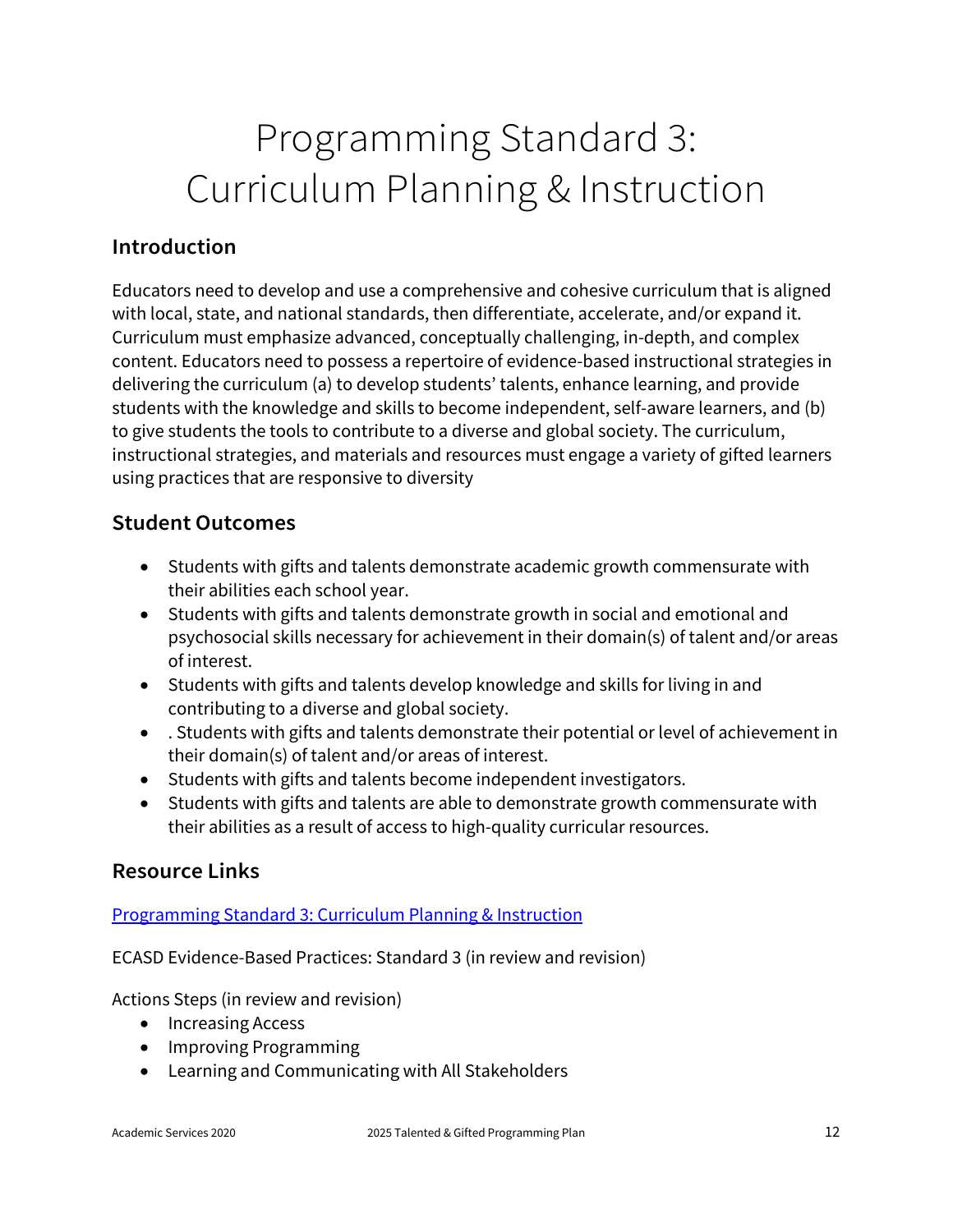# Programming Standard 4: Learning Environments

#### **Introduction**

Effective educators of students with gifts and talents create safe learning environments that foster academic achievement, emotional well-being, positive social interaction, creativity, leadership development, and understanding for success in a diverse society. Knowledge of the impact of giftedness and diversity on cognitive, psychosocial, and social-emotional development enables educators of students with gifts and talents to design environments that encourage academic growth, personal and social competence, responsibility, and the development of leadership skills. They understand the role of language and communication in talent development and the ways in which culture and identity affect communication and behavior. They use relevant strategies and technologies to enhance oral, written, and artistic communication of students whose needs vary based on area(s) and level(s) of ability, language proficiency, and cultural and linguistic differences. They recognize the value of multilingualism in today's global community.

#### **Student Outcomes**

- Students with gifts and talents demonstrate growth in personal competence and dispositions for exceptional academic and creative productivity. These include selfawareness, self-advocacy, self-efficacy, confidence, motivation, resilience, independence, curiosity, and risk taking.
- Students with gifts and talents develop social competence manifested in positive peer relationships and social interactions.
- Students with gifts and talents demonstrate personal and social responsibility
- Students with gifts and talents value their own and others' language, heritage, and circumstance. They possess skills in communicating, teaming, and collaborating with diverse individuals and across diverse groups. They use positive strategies to address social issues, including discrimination and stereotyping.
- Students with gifts and talents develop competence in interpersonal and technical communication skills. They demonstrate advanced oral and written skills and creative expression. They display fluency with technologies that support effective communication and are competent consumers of media and technology

#### **Resource Links**

[Programming Standard 4: Learning Environments](http://www.nagc.org/sites/default/files/standards/Programming%20Standard%204%20Learning%20Environments.pdf)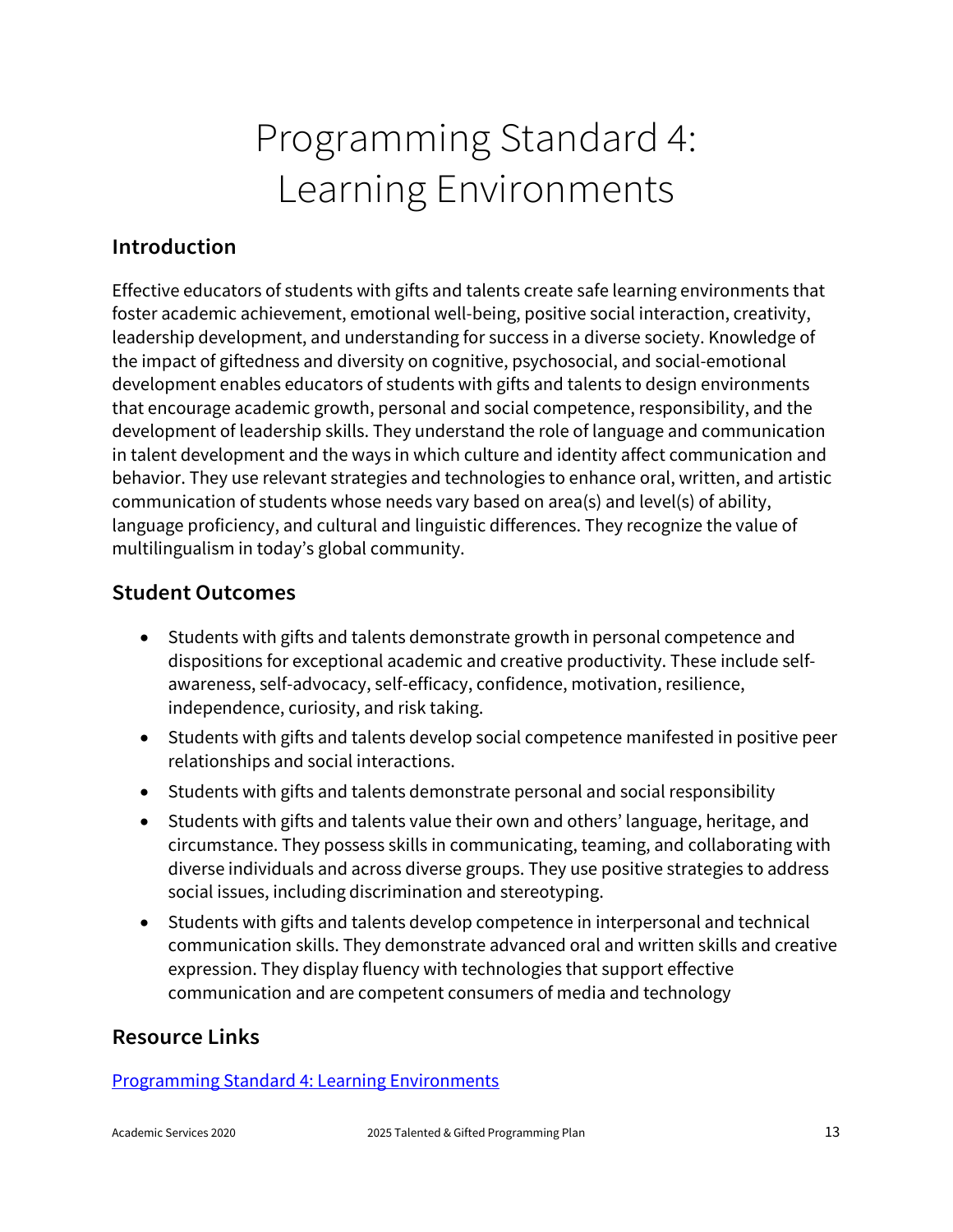ECASD Evidence-Based Practices: Standard 4 (in review and revision)

- Increasing Access
- Improving Programming
- Learning and Communicating with All Stakeholders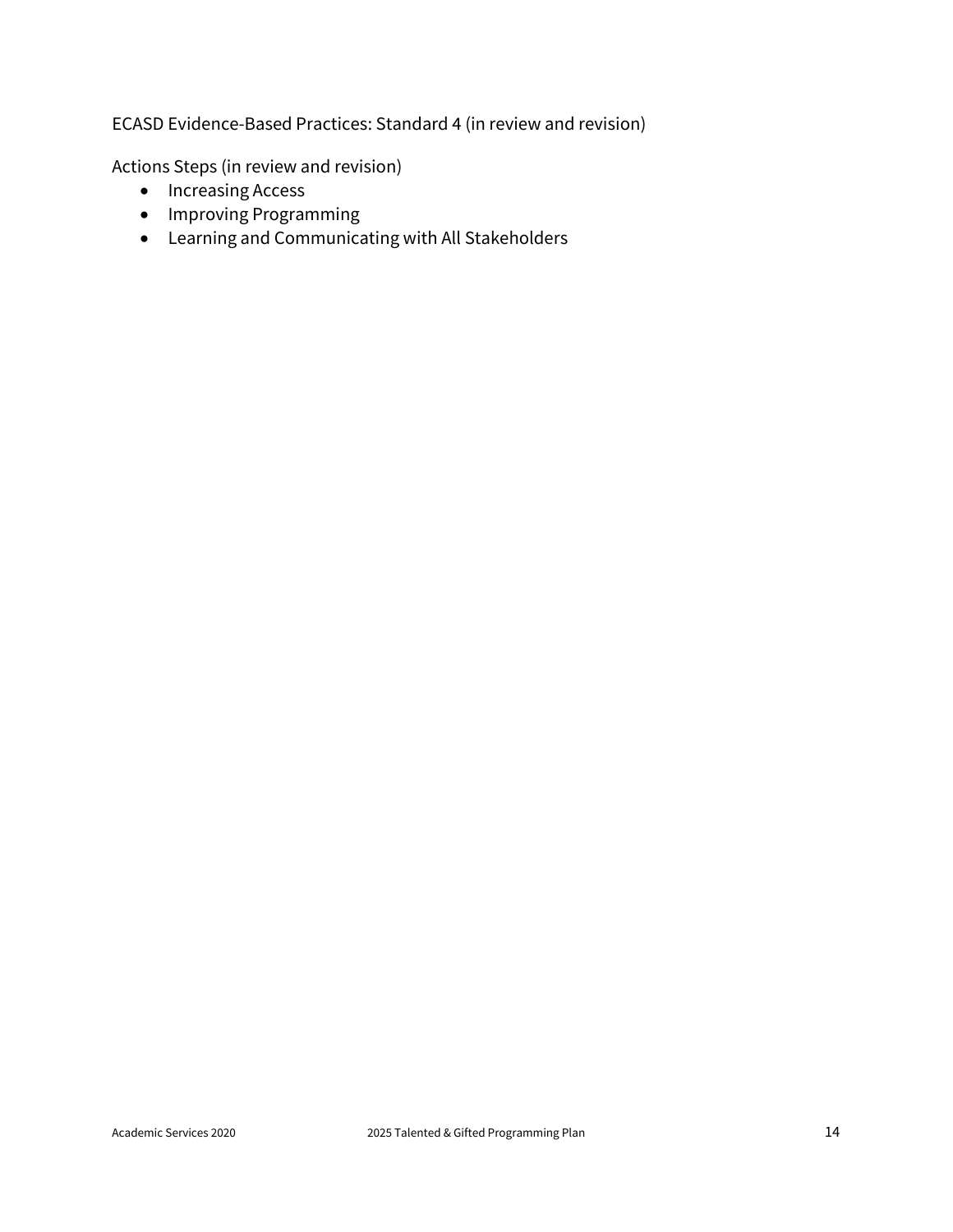# Programming Standard 5: Programming

### **Introduction**

The term programming refers to a continuum of services that address the interests, strengths, and needs of students with gifts and talents in all settings. Educators develop policies and procedures to guide and sustain all components of comprehensive and aligned programming and services for Pre-K through grade 12 students with gifts and talents. Educators use a variety of programming options such as acceleration and enrichment (depth and complexity) in varied grouping arrangements (cluster grouping, resource rooms, special classes, special schools) and within individualized learning options (independent study, original research, mentorships, online courses, internships) to enhance students' performance in cognitive, psychosocial, and social-emotional areas and to assist them in identifying future postsecondary and career goals and talent development pathways. They augment and integrate current technologies within these learning opportunities to increase access to high level programming such as online courses and to increase connections to resources outside of the school walls. In implementing services, educators in gifted, general, special education programs, and related professional services collaborate with one another and with students, parents/guardians, advocates, and community members to ensure that students' diverse interests, strengths, and needs are met. Administrators demonstrate their support by allocating sufficient resources for programming options and evaluation activities so that all students with gifts and talents receive appropriate educational services.

#### **Student Outcomes**

- Comprehensiveness. Students with gifts and talents demonstrate growth commensurate with their abilities in cognitive, social-emotional, and psychosocial areas as a result of comprehensive programming and services.
- Cohesive and Coordinated Services. Students with gifts and talents demonstrate yearly progress commensurate with ability as a result of a continuum of Pre-K-12 services and coordination between gifted, general, special, and related professional services, including outside of school learning specialists and advocates.
- Career Pathways. Students with gifts and talents create future career-oriented goals and identify talent development pathways to reach those goals.
- Collaboration. Students with gifts and talents are able to continuously advance their talent development and achieve their learning goals through regular collaboration among families, community members, advocates, and the school.
- Resources. Students with gifts and talents participate in gifted education programming that is adequately staffed and funded to meet students' interests, strengths, needs.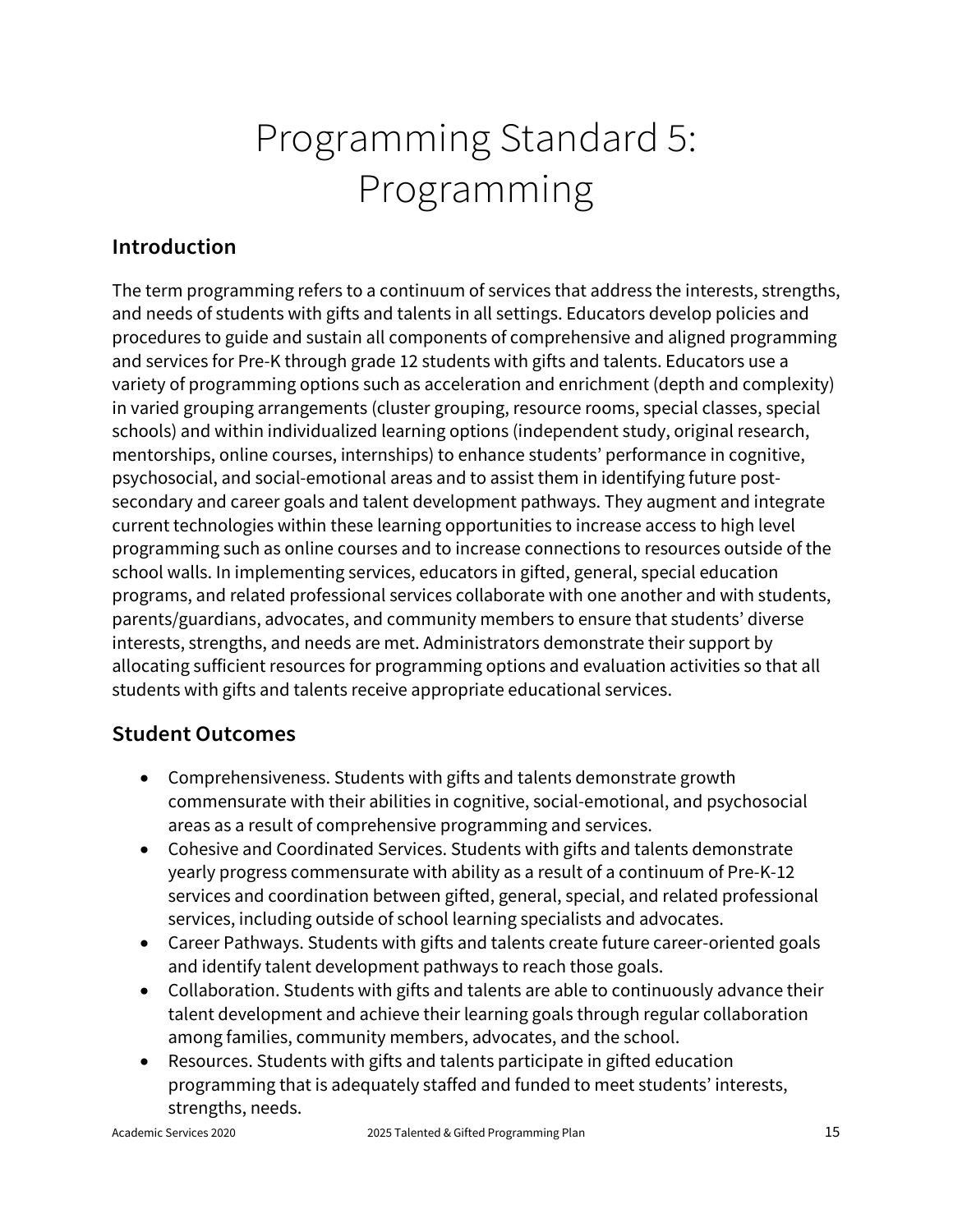- Policies and Procedures. Students with gifts and talents participate in general and gifted education programs guided by clear policies and procedures that provide for their advanced learning needs (e.g., early entrance, acceleration, credit in lieu of enrollment).
- Evaluation of Programming and Services. Students with gifts and talents demonstrate yearly learning progress commensurate with abilities as a result of high-quality programming and services matched to their interests, strengths, and needs.
- Evaluation of Programming and Services. Students with gifts and talents have access to programming and services required for the development of their gifts and talents as a result of ongoing evaluation and program improvements.

#### **Resource Links**

#### [Programming Standard 5: Programming](http://www.nagc.org/sites/default/files/standards/Programming%20Standard%205%20Programming.pdf)

ECASD Evidence-Based Practices: Standard 5 (in review and revision)

- Increasing Access
- Improving Programming
- Learning and Communicating with All Stakeholders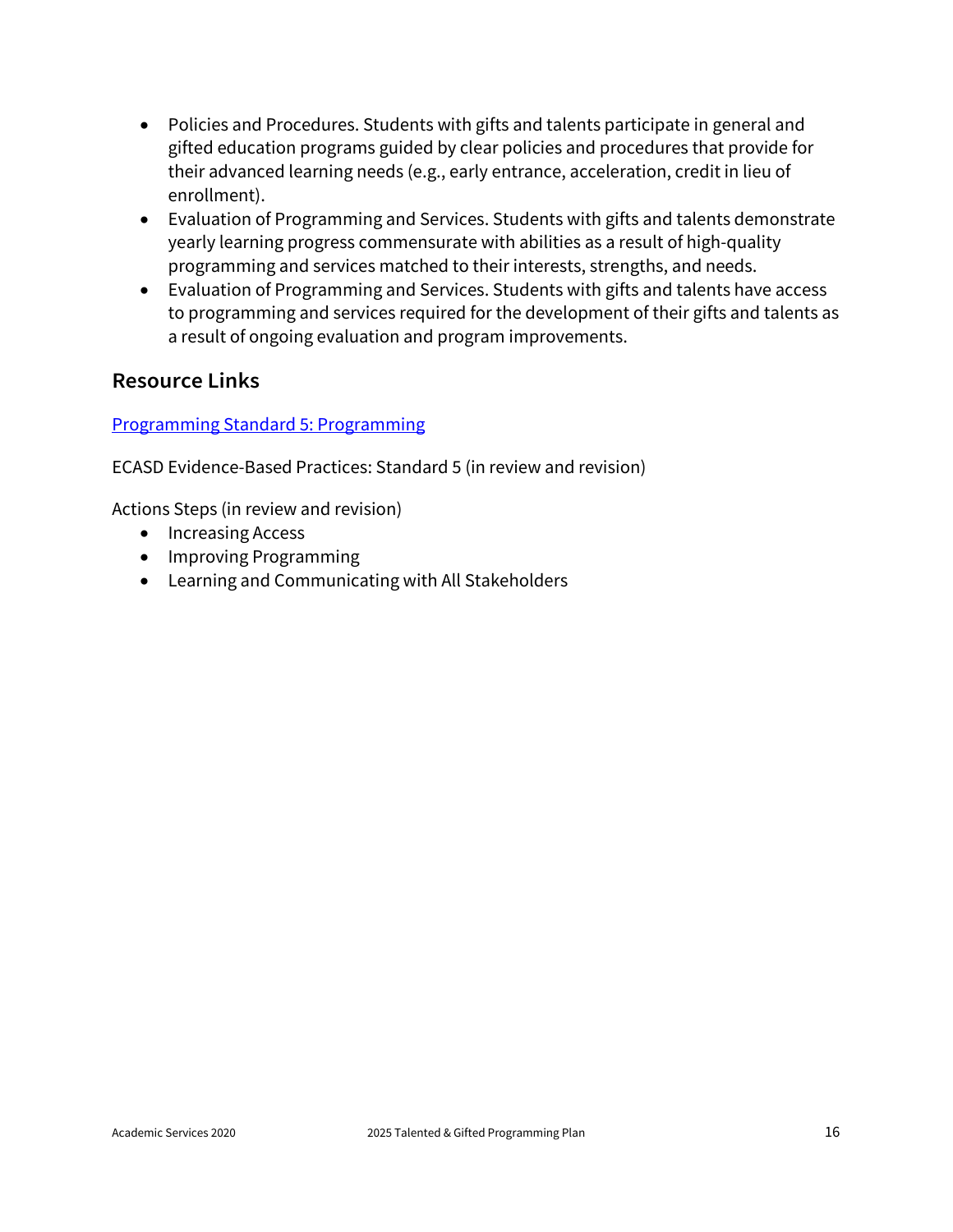# Programming Standard 6: Professional Learning

### **Introduction**

Professional learning is essential for all educators (administrators, teachers, counselors, and other instructional support staff) involved in the development and implementation of gifted programs and services. Professional learning is the intentional, sustained development of professional expertise as outlined by the NAGC-CEC Teacher Preparation Standards in Gifted and Talented Education and (NAGC-CEC) Advanced Standards in Gifted Education Teacher Preparation and is an integral part of gifted educators' professional and ethical practice. Professional learning should be based on systematic needs assessments and professional reflection. Since students with gifts and talents spend much of their time within general education classrooms, general education teachers should receive instruction and coaching that enables them to recognize the characteristics of giftedness in diverse populations, understand the school or district referral and identification process, and implement an array of high quality, evidence-based practices that challenge all students including those with gifts and talents. Institutions of higher education should use these standards as a guide to address professional learning related to gifted education in their teacher preparation programs.

#### **Student Outcomes**

- Talent Development. Students identify and fully develop their talents and gifts as a result of interacting with educators who possess content pedagogical knowledge and meet national teacher preparation standards in gifted education and the Standards for Professional Learning.
- Psychosocial and Social-Emotional Development. Students with gifts and talents develop critical psychosocial skills and show social-emotional growth as a result of educators and counselors who have participated in professional learning aligned with national standards in gifted education and Standards for Professional Learning.
- Equity and Inclusion. All students with gifts and talents are able to develop their abilities as a result of educators who are committed to removing barriers to access and creating inclusive gifted education communities.
- Lifelong Learning. Students develop their gifts and talents as a result of educators who are lifelong learners, participating in ongoing professional learning and continuing education opportunities.
- Ethics. All students with gifts and talents, including those who may be twice exceptional, English language learners, or who come from underrepresented populations receive equal opportunities to be identified and served in high-quality gifted programming as a result of educators who are guided by ethical practices.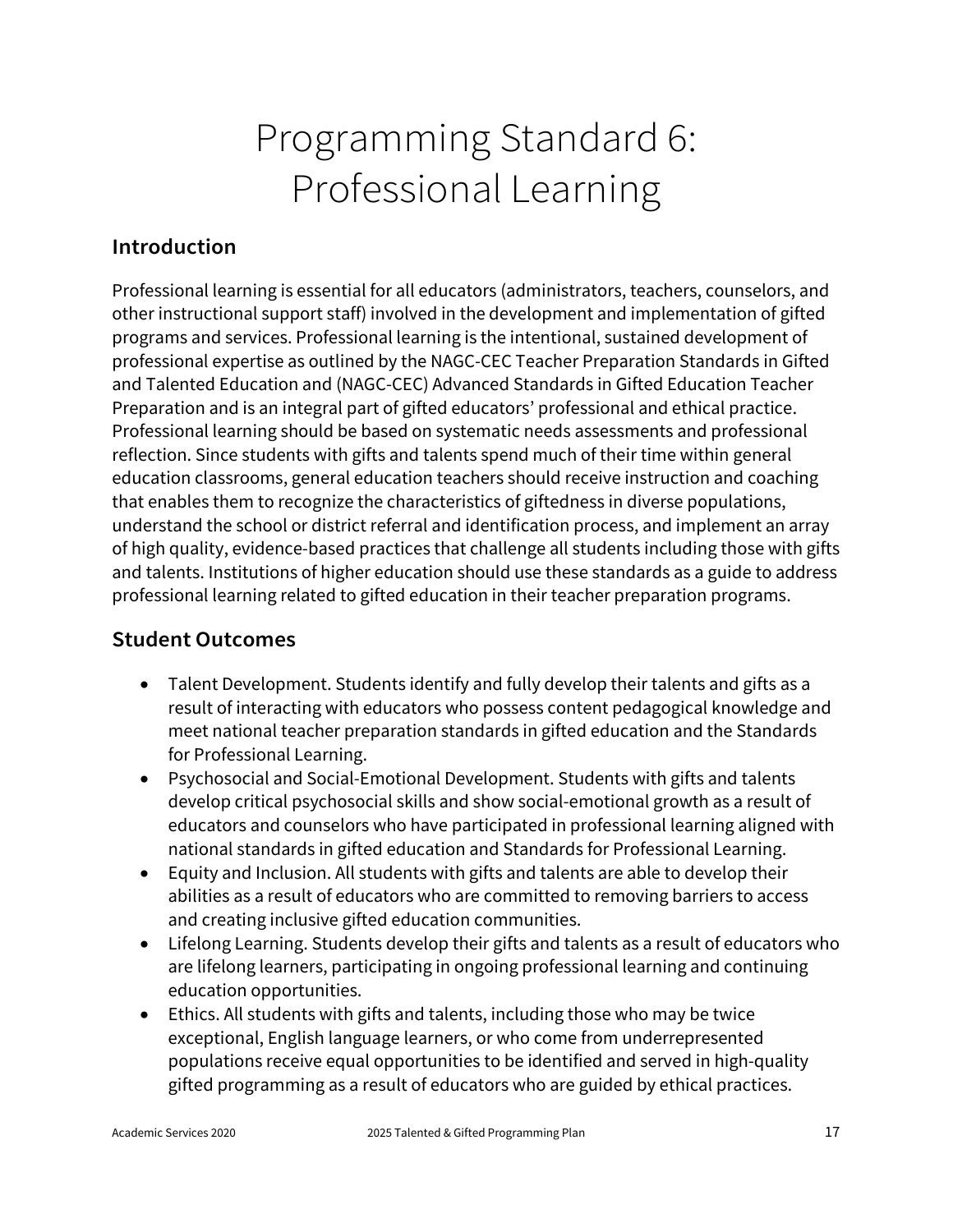### **Resource Links**

#### [Programming Standard 6: Professional Learning](http://www.nagc.org/sites/default/files/standards/Programming%20Standard%206%20Professional%20Learning.pdf)

ECASD Evidence-Based Practices: Standard 1 (in review and revision)

- Increasing Access
- Improving Programming
- Learning and Communicating with All Stakeholders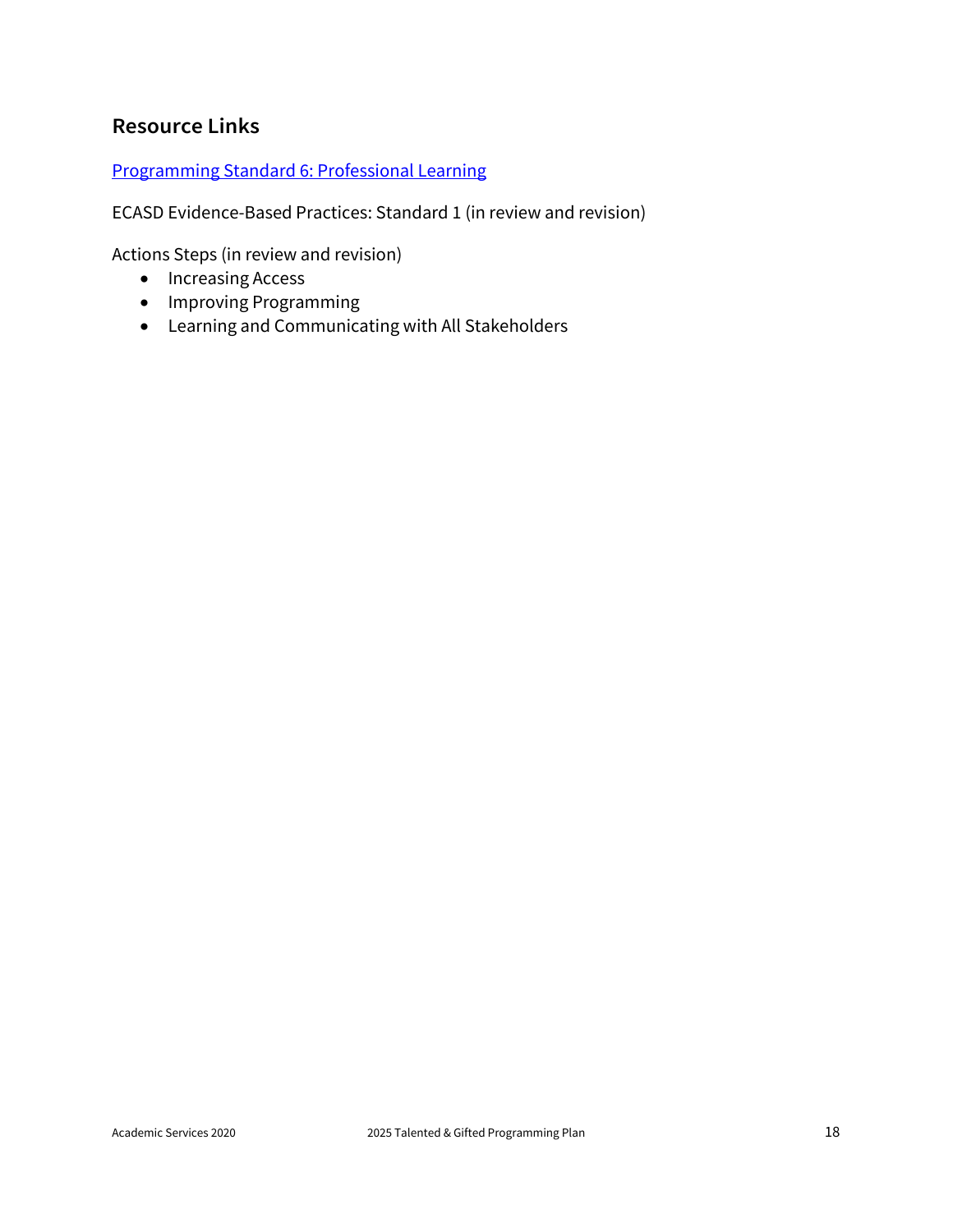## Glossary

Shared from the National Association for Gifted Children: Glossary of terms used in the 2019 NAGC PreK-Grade 12 Gifted Programming Standards & the Wisconsin DPI resource pages for Gifted Programming

<https://www.nagc.org/programming-standards-glossary-terms>

**Acceleration**. Acceleration encourages students to learn at a rate commensurate with their abilities. It is a strategy of progressing through education at rates faster or ages younger than the norm through grade-based or content-based acceleration. Grade-based acceleration includes options that reduce the number of years spent in school such as grade skipping, telescoping, and early admissions; whereas, content-based acceleration is domain specific and students receive grade-level instruction within their own class or in an advanced grade at an accelerated pace such as cross-grade grouping, single subject acceleration, and continuous progress. (Assouline, Colangelo, VanTassel-Baska, & Lupkowski-Shoplik, 2015; Colangelo, Assouline, & Gross, 2004; Rogers, 2007, 2015; Worrell, Subotnik, Olszewski-Kubilius, & Dixson, 2019).

**Access** means an opportunity to study through school district course offerings, independent study, cooperative educational service agencies, or cooperative arrangements between school district boards under s. 66.0301, Stats., and postsecondary education institutions (per PI 8.001(1), Wis. Admin. Rule).

**Appropriate program** means a systematic and continuous set of instructional activities or learning experiences which expand the development of the pupils identified as gifted or talented (per PI 8.01(2)(t)1.a., Wis. Admin. Rule).

**Bias**. A tendency or prejudice toward or against something or someone. Bias is frequently based stereotypes involving race, ethnicity, culture, language, age, (dis)abilities, family status/composition, gender identity and expression, sex, sexual orientation, socioeconomic status, religious and spiritual values, geographic location, and country of origin. Bias related to gifted education can result in under identification of students and unequal access to gifted programming and services (Council for Exceptional Children, 2019; National Association for Gifted Children, n.d.; Plucker, 2018).

**Cluster grouping.** The intentional placement of a small group of students identified as gifted and talented or high achieving in a heterogeneous classroom with a teacher who has received professional learning in gifted education and will modify the pace, instruction, and curriculum for these students (Brulles & Winebrenner, 2011; Gentry, 1996, 2015, 2016).

Academic Services 2020 2025 Talented & Gifted Programming Plan **Curriculum compacting.** An instructional technique that involves three steps: assessing students' academic strengths, eliminating content that students have already mastered, and replacing the work that has been eliminated with more challenging and enriching alternatives, some of which are based on students' interests (Renzulli & Reis, 1998).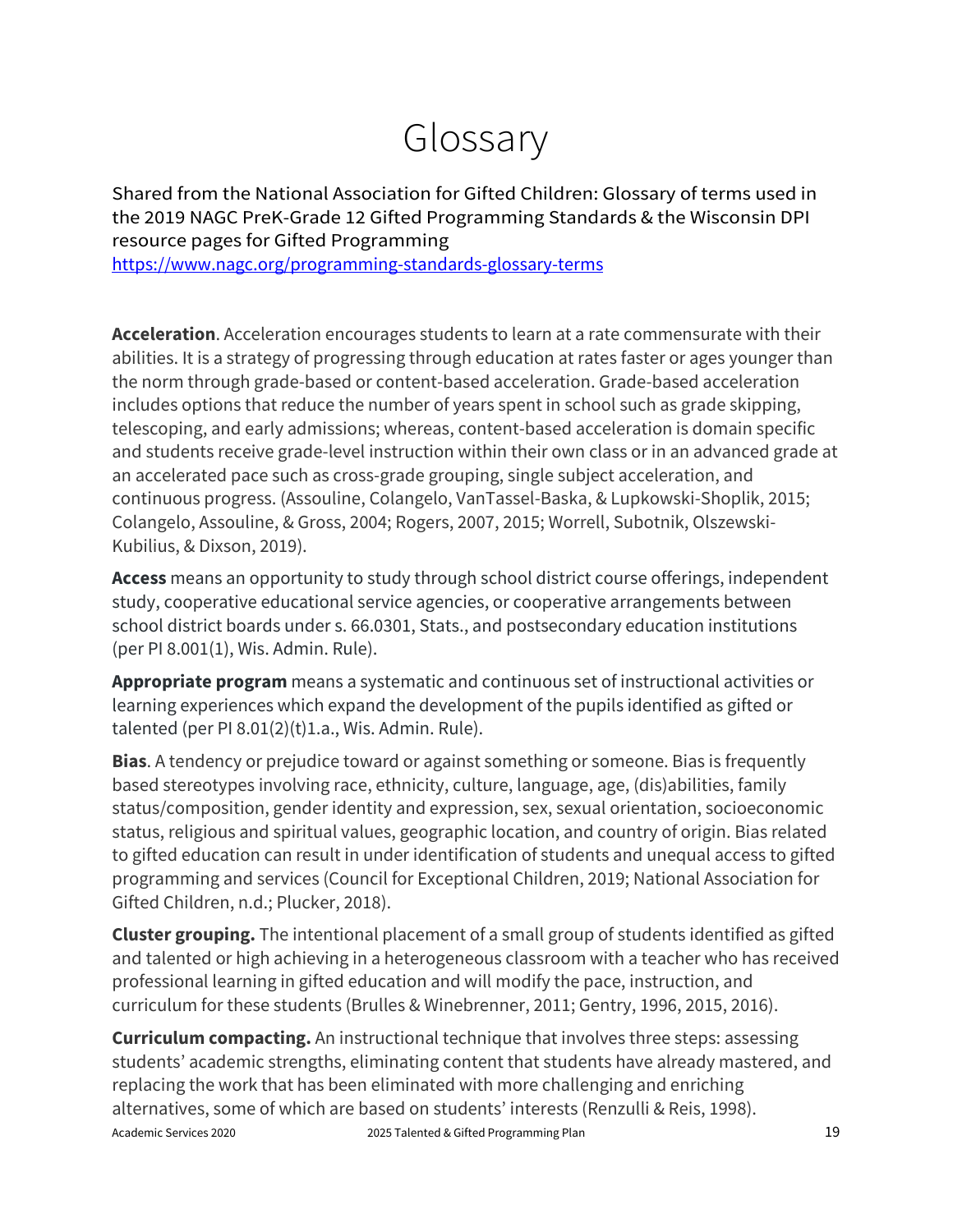**Differentiate instruction.** When educators differentiate instruction they make "adaptations in content, process, product, affect and learning environment in response to student readiness, interests, and learning profile to ensure appropriate challenge and support for the full range of learners in a classroom" (Tomlinson, 2014, p. 198).

**Equity** – Educational equity means that every student has access to the resources and educational rigor they need at the right moment in their education, across race, gender, ethnicity, language, ability, sexual orientation, family background, and/or family income.

**Growth Mindset** – the belief that intelligence is fluid and develops over time. In contrast, a fixed mindset is the belief that intelligence is an inborn trait that does not change.

**Instructional Framework** – a common language and vision for quality teaching shared by everyone in a school district. An instructional framework provides a district-wide picture with levels of specificity to what is taught in all grades and in all subject areas, including the core content, grade level benchmarks, instructional strategies, and assessments. The framework provides curricular and instructional transitions between grades and disciplines within and among district schools.

**Students with gifts and talents**. This phrasing is currently preferred over "gifted and talented students" because it uses person first language and is consistent with usage in the field of special education. The focus is on the individual's characteristics rather than the individual's label. Individuals with gifts and talents includes 'gifted and talented students,' 'high ability students,' 'academically advanced students,' 'gifted students with potential' and so on.

**Twice exceptional**. Also referred to as "2e,", twice exceptional is the term used to describe students with gifts and talents who also give evidence of one or more disabilities as defined by federal or state eligibility criteria (e.g., specific learning disabilities (SpLD), speech and language disorders, emotional/behavioral disorders, physical disabilities, autism spectrum, etc.) (NAGC website)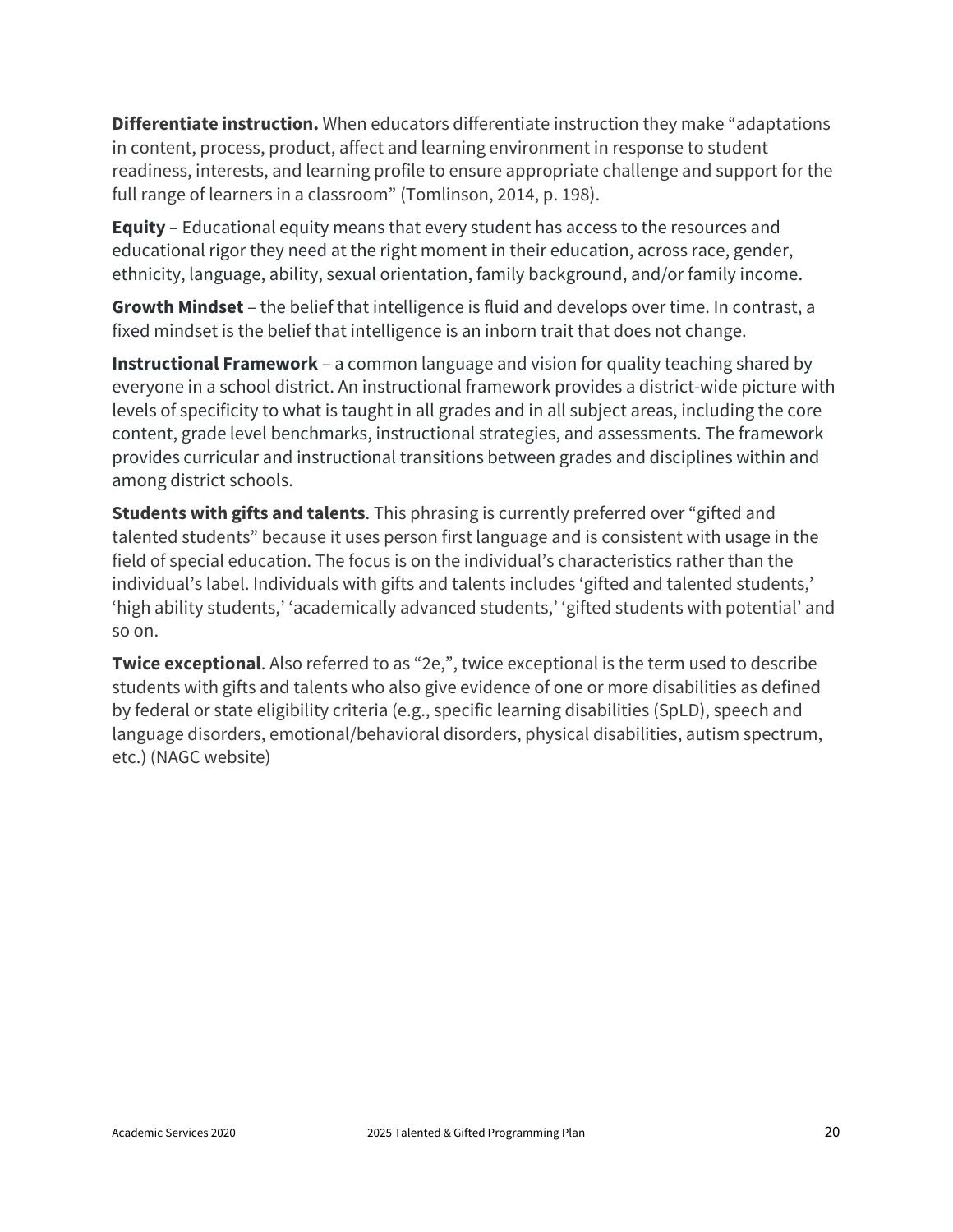## References

### <Update>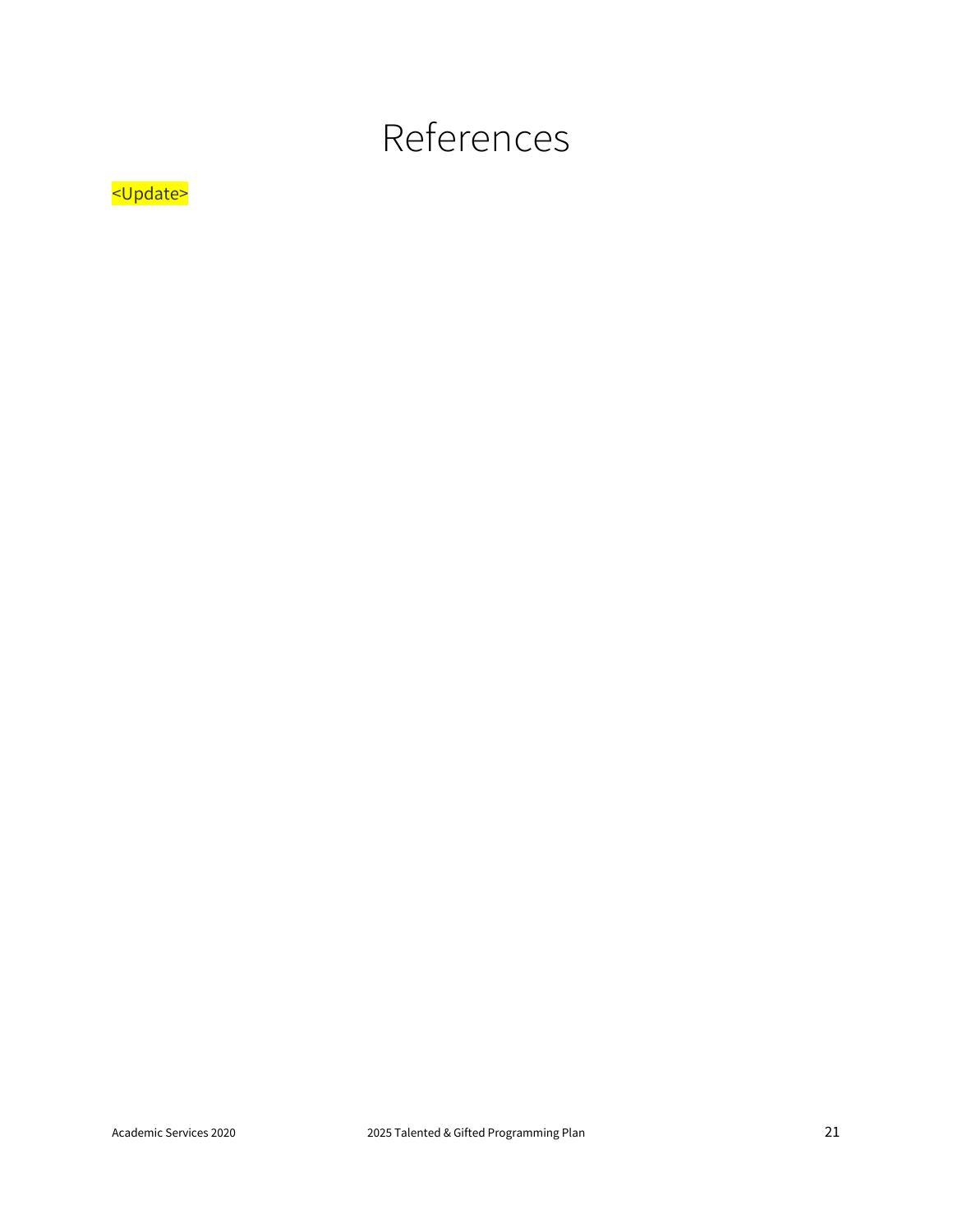## Websites & Resources

#### <Update>

[Best Practices in Gifted and Talented Education.](https://ecasdk12wi-my.sharepoint.com/:b:/g/personal/rgraf_ecasd_us/ER2Im1ey8l9FobaFhdsLSNoBr9poEBY-crbvICzwr2baGA?e=msrtpH) (Feb 2017). Hanover Research.

[Best Practices in Gifted and Talented Identification and Curriculum for Elementary Grades.](https://ecasdk12wi-my.sharepoint.com/:b:/g/personal/rgraf_ecasd_us/EXc7EG564lBAjmvB5RBFkaYBlxkjgl_VXd6a0-HyiYt-DA?e=Htgigl) (April 2015). Hanover Research.

[Best Practices for Gifted and Talented Education in the Mainstream Classroom.](https://ecasdk12wi-my.sharepoint.com/:b:/g/personal/rgraf_ecasd_us/EZoC-A8eE4tKjuLoCfLh7T8Bs4p0atpboOazn4--DK3D4w?e=dQNBDR) (June 2015). Hanover Research.

[Gifted Education: Results of a National Survey.](https://ecasdk12wi-my.sharepoint.com/:b:/g/personal/rgraf_ecasd_us/Eb_2aKkNWDFJqhIjG_b273MBse6S6BRpLYdGl-DkIejKzw?e=iKl1nK) (2019). EdWeek Research Center: Bethesda, MD.

[Gifted Programming for Middle School Students.](https://ecasdk12wi-my.sharepoint.com/:b:/g/personal/rgraf_ecasd_us/ETyxNNRoUglCrfLfeTz_vhYBglOc_1BD2I6-s9q-pAx_0w?e=DZ5zLS) (Feb 2014). Prepared for Southeast Wisconsin Schools Alliance by Hanover Research

[Moving Wisconsin Student Forward: Advanced and Accelerated Learning in Wisconsin.](https://ecasdk12wi-my.sharepoint.com/:b:/g/personal/rgraf_ecasd_us/EU-kJefGoCRKnKYPJirENdgBh7eTHnFsVz_R3SCmUdgEAg?e=6K8zG8) (2020). Wisconsin Association for Talented & Gifted.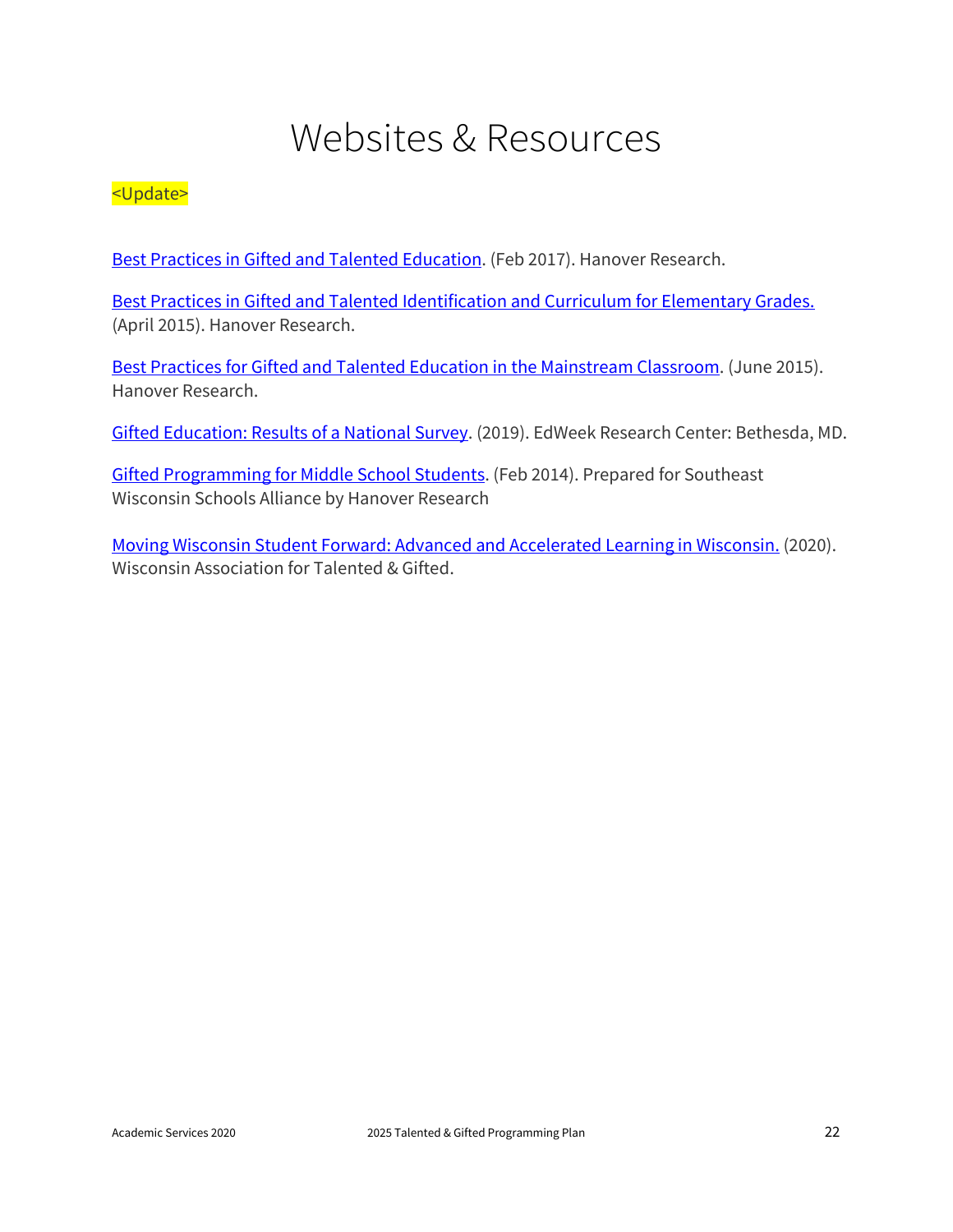# Appendix

#### <Update>

### **CLUSTER GROUPING OF GIFTED STUDENTS**

### **Frequently Asked Questions**

#### **By Susan Winebrenner**

*Adapted from: ERIC Digest EDO-EC-01-2* 

There is an alarming trend in many places to eliminate gifted education programs in the mistaken belief that all students are best served in heterogeneous learning environments. Educators have been bombarded with research that makes it appear that there is no benefit to ability grouping for any students. However, the work of many researchers (Allan, 1991; Feldhusen, 1989; Fiedler, Lange, & Winebrenner, 1993; Kulik and Kulik, 1990; Rogers, 1993) clearly documents the benefits of keeping gifted students together in their areas of greatest strength for at least part of the school day. Research also shows that *all* students, including average and below average students, benefit when gifted students are placed in their own cluster (Gentry, 1999; Brulles, 2005).

#### **What Does Cluster Grouping Mean?**

A group of identified gifted students are clustered in a mixed-ability classroom. The teacher has had training in how to teach exceptionally capable students. If there are more than six-eight gifted students, two or more clusters could be formed. High-average students are then placed into classrooms without the gifted clusters to balance out the classes in every grade.

#### **Isn't Cluster Grouping The Same As Tracking?**

No. In a tracking system, all students are grouped by ability, and students tend to remain in the same track throughout their school experience. In a tracking system, different curriculum is assigned to the different "tracks." When cluster grouping, all classrooms focus on grade level standards, making extensions and acceleration available to students who have already mastered grade level standards. Gifted students benefit from learning together, and need to be placed with similar students in their areas of strength (Hoover, Sayler, & Feldhusen, 1993; Kulik & Kulik,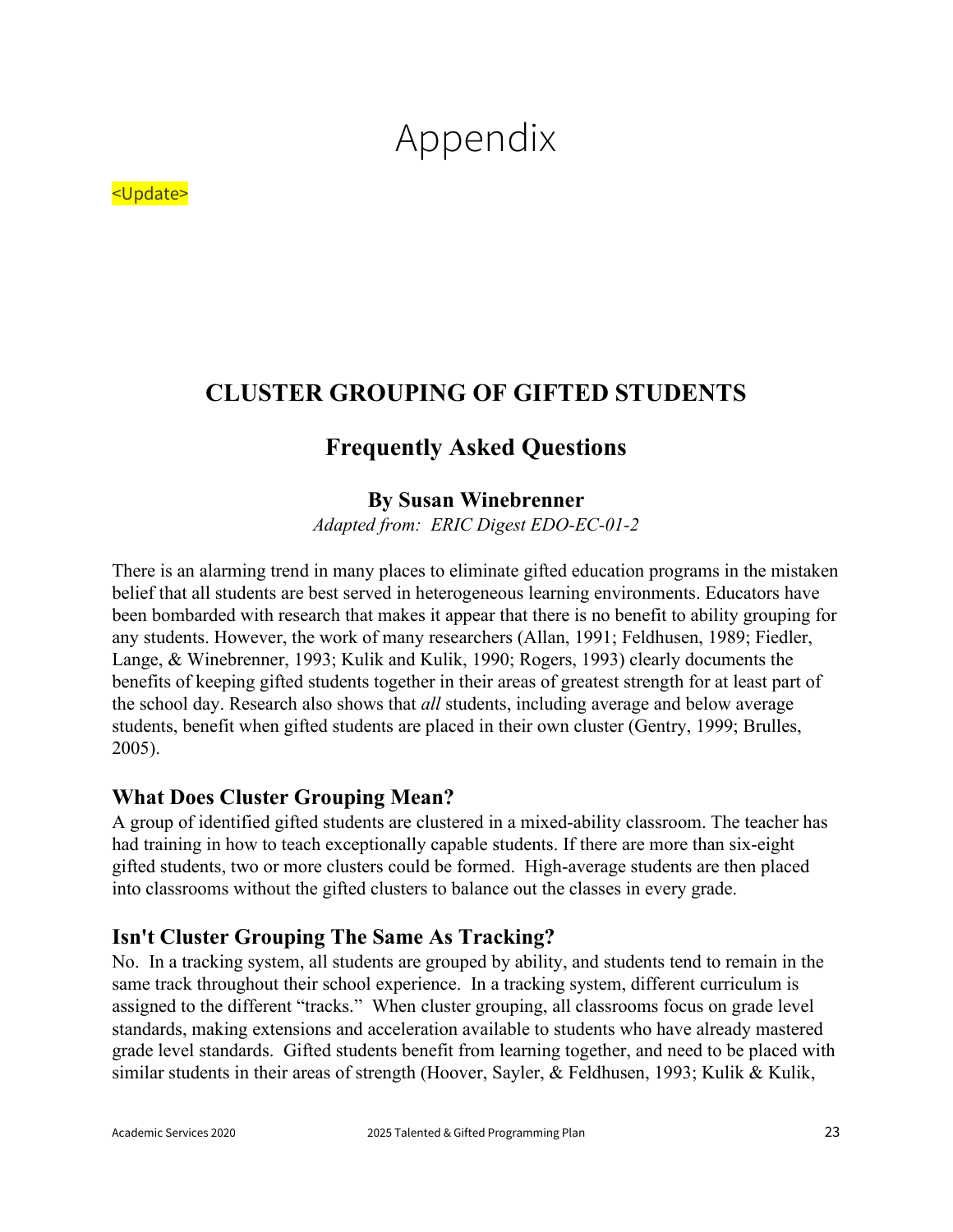1990; Rogers, 1993). Cluster grouping of gifted students allows them to learn together, while avoiding permanent grouping arrangements for students of other ability levels.

#### **Why Should Gifted Students Be Placed In A Cluster Group Instead Of Being Assigned Evenly To All Classes?**

When teachers try to meet the diverse learning needs of all students, it becomes extremely difficult to provide adequately for everyone. Often, the highest ability students are expected to "make it on their own." When a teacher has several gifted students, taking the time to make appropriate provisions for them seems more realistic. Furthermore, gifted students can better understand and accept their learning differences if there are others just like them in the class. Finally, scheduling out-of-class activities is easier when the resource teacher has only one cluster teacher's schedule with which to work.

#### **What Are The Learning Needs of Gifted Students?**

Since these students have previously mastered many of the concepts they are expected to "learn" in a given class, a huge part of their school time may be wasted. They need exactly what all other students need: consistent opportunity to learn new material and to develop the behaviors that allow them to cope with the challenge and struggle of new learning. It is very difficult for such students to have those needs met in heterogeneous classes.

#### **Isn't Gifted Education Elitist?**

Gifted students need consistent opportunities to learn at their challenge level, just as all students do. It is inequitable to prevent gifted students from being challenged by trying to apply one level of difficulty for all students in mixed-ability classes. When teachers can provide opportunities for all students, including those who are gifted, to be challenged by rigorous curriculum, there is nothing elitist about the situation.

### **Don't We Need Gifted Students In All Classes So They Can Help Others Learn Through Cooperative Learning, Peer Tutoring And Other Collaborative Models?**

When gifted students are placed in mixed-ability groups for cooperative learning, they frequently become tutors. Other students in these groups may rely on the gifted to do most of the work and may actually learn less than when the gifted students are not in their groups. Research indicates that a particular structure of cluster grouping raises everyone's achievement level (Gentry, 1999; Brulles, 2005). Cluster grouping creates a more narrow range of student achievement levels, allowing the teacher to focus instructional activities.

### **Won't The Creation Of A Cluster Group Rob The Other Classes Of Academic Leadership?**

Research on role modeling (Schunk, 1987) indicates that to be effective, role models cannot be drastically discrepant in ability from those who would be motivated by them. When gifted students are grouped in a clustered classroom, they have the benefit of working with one another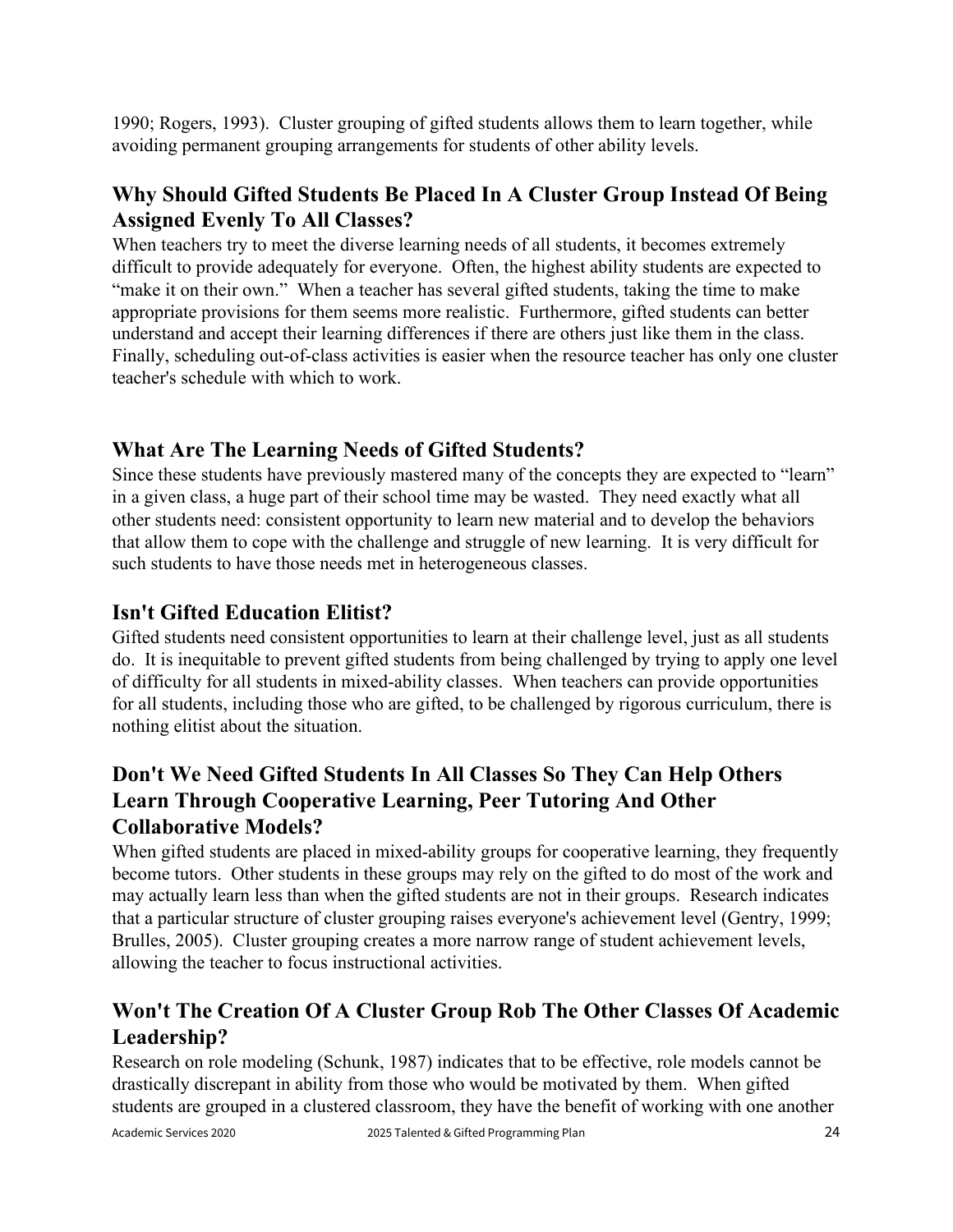and new leadership emerges in the other non-cluster classes. As classes are formed, be sure the classes without clusters of gifted students include several highly capable students. Teachers and administrators can expect measurable achievement gains across all classes.

#### **How Does The Cluster Grouping Concept Fit In With The Inclusion Models That Integrate Students With Exceptional Educational Needs Into Regular Classes?**

The inclusion model used in Special Education, in which students with exceptional learning needs are integrated into regular classrooms, is compatible with the concept of cluster grouping of gifted students, since both groups have exceptional educational needs. The practice of cluster grouping allows educators to come much closer to providing better educational services for groups of students with similar exceptional learning needs. In non-cluster classrooms, teachers report they are able to pay more attention to the special learning needs of those for whom learning may be more difficult. Some schools choose to avoid placing students with significant learning difficulties in the same class that has the cluster group of gifted students. A particular class may have a cluster of gifted students and a cluster of special education students as long as more than one adult is sharing the teaching responsibilities.

### **Won't The Presence Of The Clustered Gifted Students Inhibit The Performance Of The Other Students In That Class, Having A Negative Effect On Their Achievement?**

When the cluster group is kept to a manageable size, many cluster teachers report that there is general improvement in achievement for the entire class. This suggests the exciting possibility that when teachers learn how to provide what gifted students need, they also learn to offer modified versions of the same opportunities to the entire class, thus raising the level of learning for all students, including those who are gifted. The positive effects of the cluster grouping practice may be shared with all students over several years by rotating the cluster teacher assignment among teachers who have had gifted education training and by rotating the other students so all students eventually have a chance to be in the same class with a cluster group.

#### **What Specific Skills Are Needed By Cluster Teachers?**

Since gifted students are as far removed from the "norm" as are students with significant learning difficulties, it is necessary for teachers to have special training in how to teach children of exceptionally high ability. Cluster teachers should know how to:

- recognize and nurture behaviors usually demonstrated by gifted students;
- create a learning environment in which all students will be stretched to learn;
- allow students to demonstrate and get credit for previous mastery of concepts;
- provide opportunities for faster pacing of new material;
- incorporate students' passionate interests into their independent studies;
- facilitate sophisticated research investigations;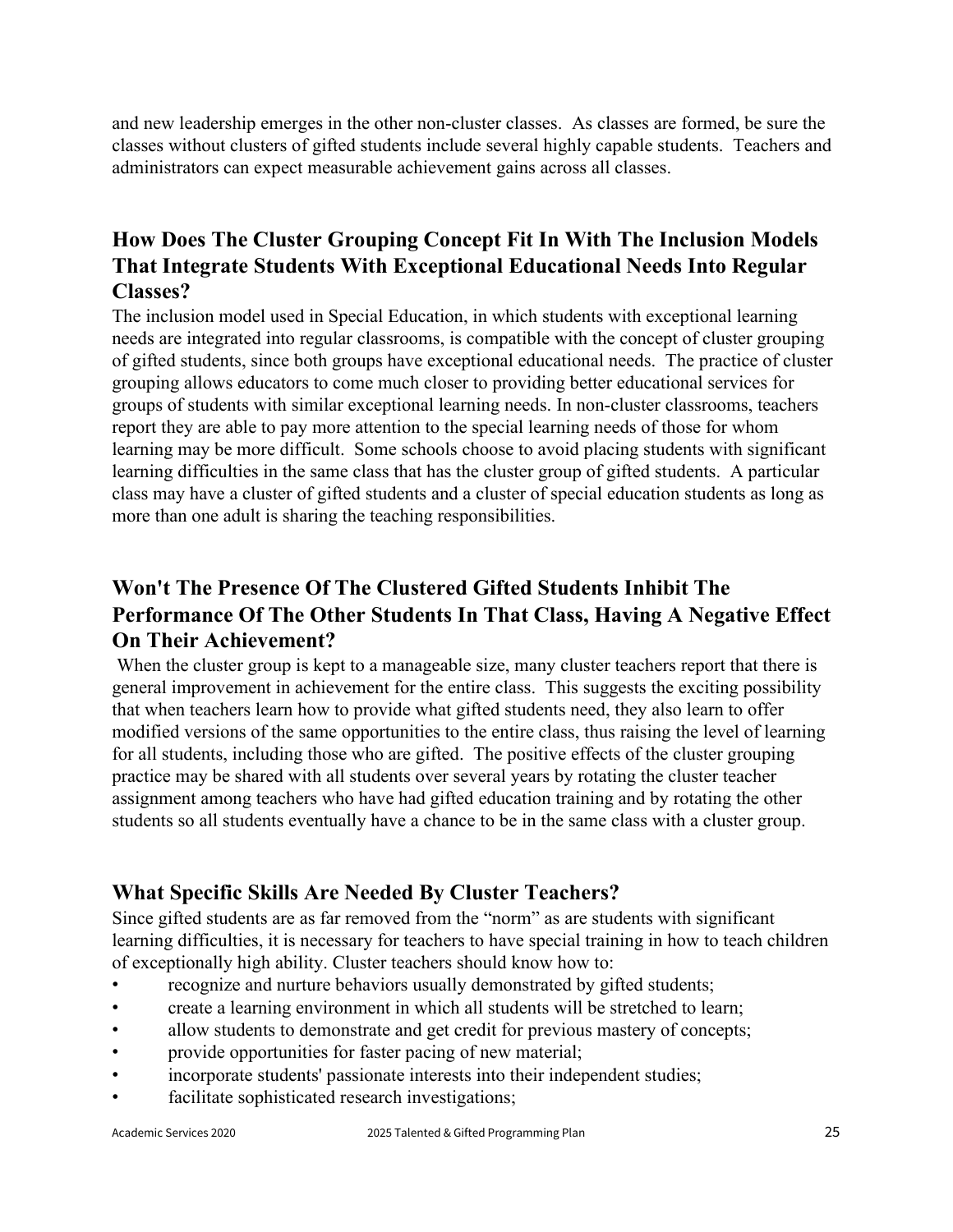provide flexible grouping opportunities for the entire class.

#### **What Are The Advantages Of Cluster Grouping?**

Gifted students feel more comfortable when there are other students just like them in the class. They are more likely to choose more challenging tasks when other students will also be eligible. Teachers no longer have to deal with the strain of trying to meet the needs of just one precocious student in a class. Teachers are also much more likely to provide appropriate learning opportunities if more than one student will benefit. The school is able to provide a full-time, cost-effective program for gifted students, since their learning needs are being met every day. In the classes without the gifted clusters, high ability students find new opportunities to become class leaders. Teachers can more easily meet the needs of *all students* when the ability range in the classroom is narrowed.

#### **What Are The Disadvantages Of Cluster Grouping?**

There may be pressure from parents to have their children placed in a cluster classroom, even if they are not in the actual cluster group. Gifted students may move into the district during the school year and may not be able to be placed in the cluster classroom. These situations may be handled by:

- providing training for all staff in compacting and differentiation so parents can expect those opportunities in all classes
- rotating the cluster teacher assignment every 2-3 years among teachers who have had appropriate training so parents understand that many teachers are capable of teaching gifted students
- rotating other students into cluster classrooms over several years

Another disadvantage might arise if the cluster teachers are not expected to consistently compact and differentiate the curriculum. Their supervisor must expect them to maintain the integrity of the program, and must provide the needed support by facilitating regular meetings of cluster teachers and by providing time for the enrichment specialist to assist the cluster teachers.

#### **Conclusion**

If we do not allow cluster groups to be formed, gifted students may find their achievement and learning motivation waning in a relatively short period of time. Parents of gifted students may choose to enroll their children in alternative programs, such as home schooling or charter schools. The practice of cluster grouping represents a mindful way to make sure gifted students continue to receive a quality education at the same time schools work to improve learning opportunities for all students.